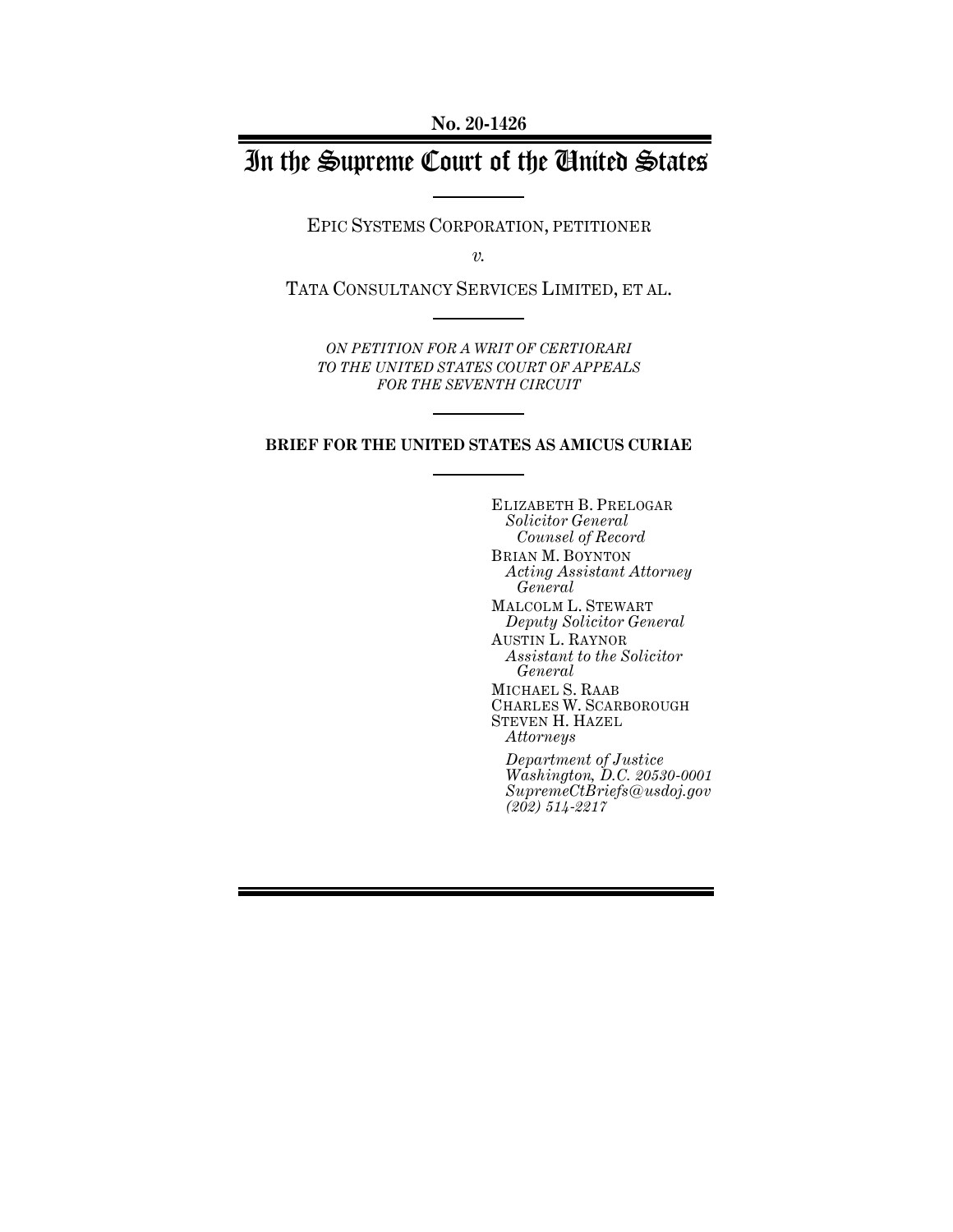# **QUESTION PRESENTED**

Whether the court of appeals erred in holding that the state-law punitive-damages award in this case exceeded the maximum amount allowed by the Due Process Clause.

(I)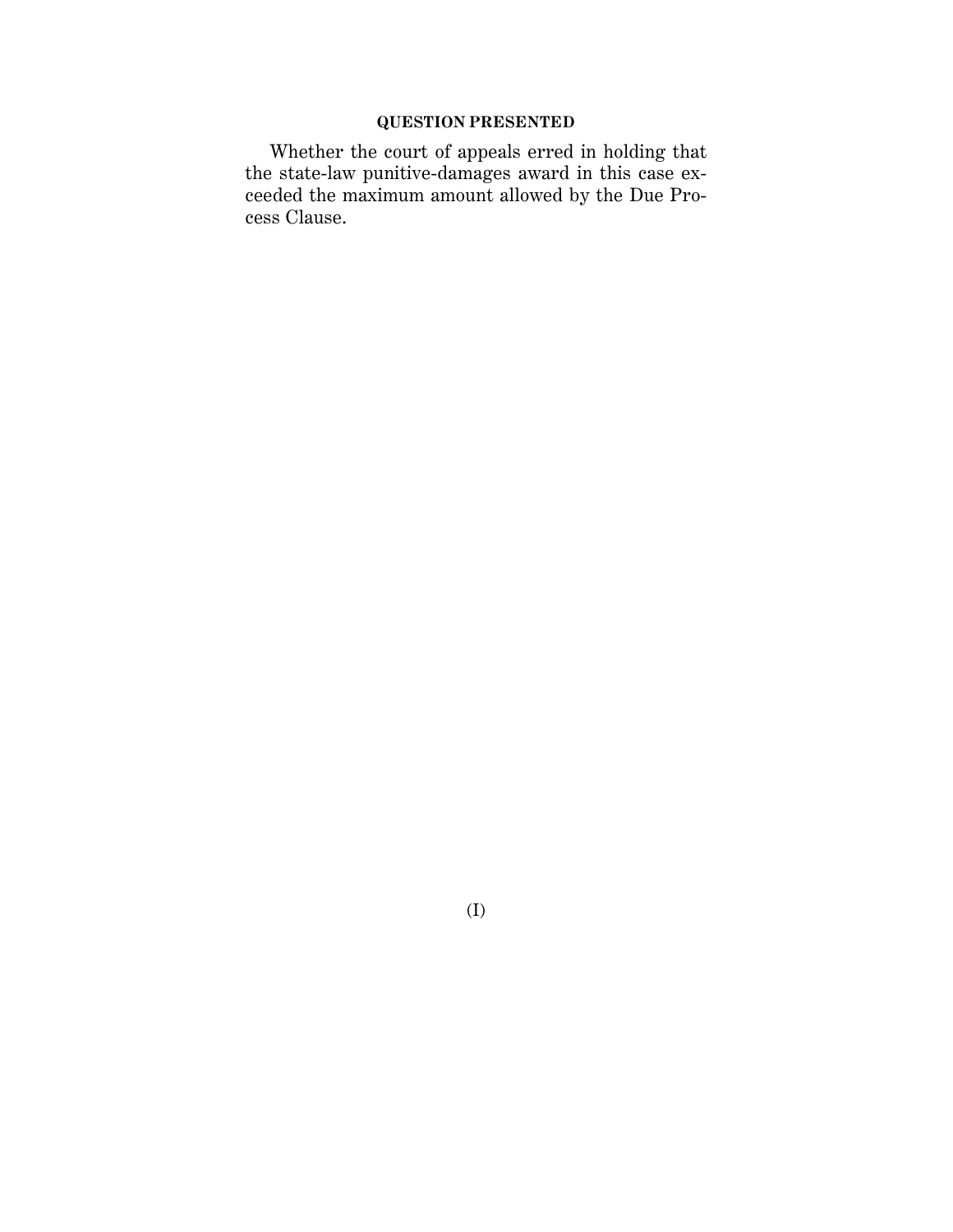# **TABLE OF CONTENTS**

Page

| A. The court of appeals' analysis was incomplete 9        |    |
|-----------------------------------------------------------|----|
| 1. Statutory limits on punitive-damages awards            |    |
|                                                           |    |
| 2. The court below misapplied the <i>Gore</i> factors  11 |    |
|                                                           |    |
| 1. Petitioner's current, notice-based argument            |    |
| was neither pressed nor passed upon below 15              |    |
|                                                           |    |
| 3. The decision below has limited significance 19         |    |
|                                                           | 24 |
|                                                           |    |

# **TABLE OF AUTHORITIES**

# Cases:

| Abner v. Kansas City S. R.R.,                            |
|----------------------------------------------------------|
|                                                          |
| Arizona v. ASARCO LLC, 773 F.3d 1050                     |
|                                                          |
| BMW of N. Am., Inc. v. Gore, 517 U.S. 559 (1996)  passim |
| BNSF Ry. Co. v. United States Dep't of Labor,            |
|                                                          |
| Bankers Life & Cas. Co. v. Crenshaw,                     |
|                                                          |
| Browning-Ferris Indus. of Vt., Inc. v. Kelco             |
|                                                          |
| Capitol Records, Inc. v. Thomas-Rasset,                  |
| 692 F.3d 899 (8th Cir. 2012), cert. denied,              |
|                                                          |
| Cooper Indus., Inc. v. Leatherman Tool Grp., Inc.,       |
|                                                          |

(III)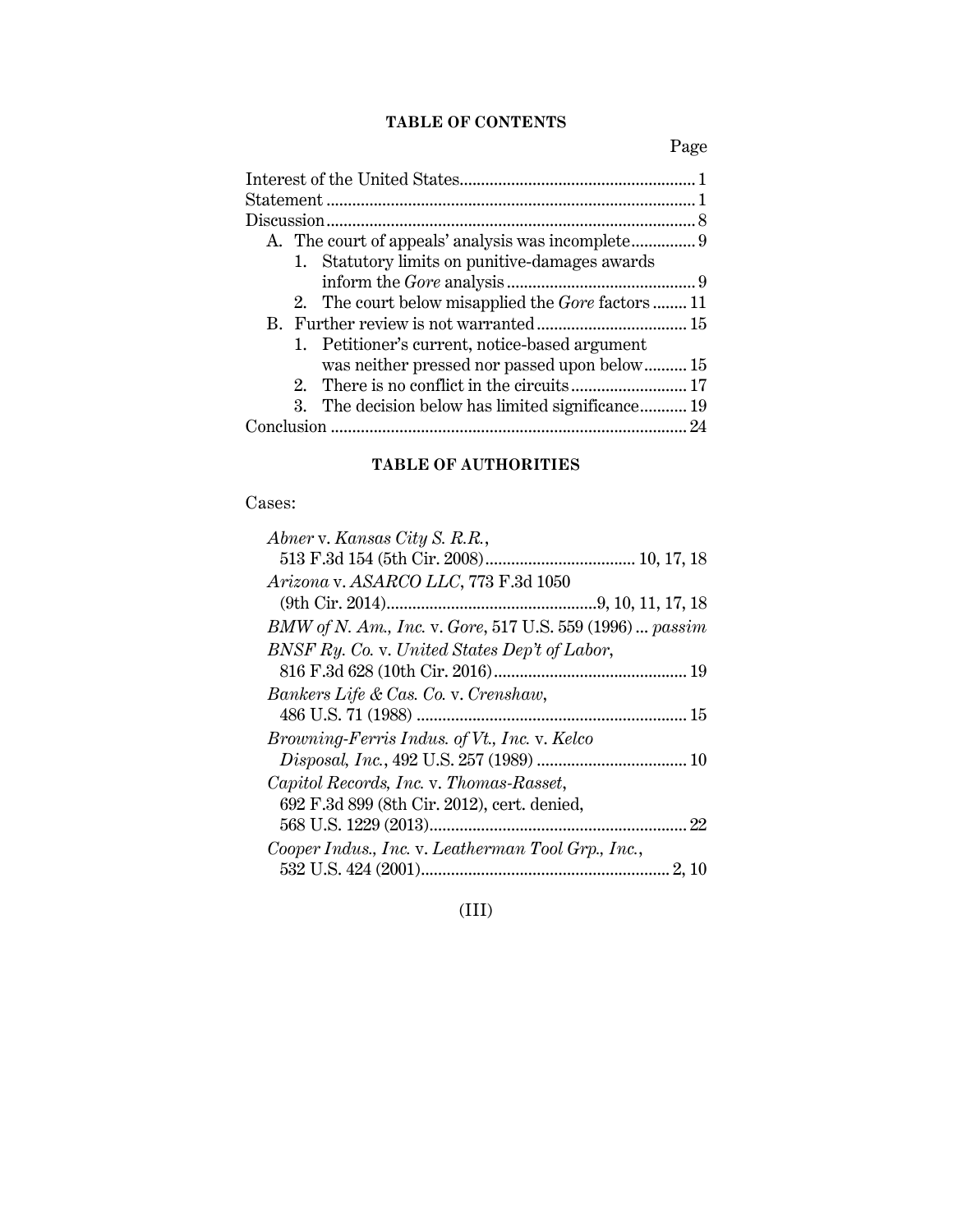| Cases-Continued:                                                                    | Page |
|-------------------------------------------------------------------------------------|------|
| Cutter v. Wilkinson, 544 U.S. 709 (2005)  15                                        |      |
| Easley v. Reuss, 532 F.3d 592 (7th Cir. 2008)  16                                   |      |
| Exxon Shipping Co. v. Baker, 554 U.S. 471 (2008) 21                                 |      |
| Halo Elecs., Inc. v. Pulse Elecs., Inc.,                                            |      |
|                                                                                     |      |
| Honda Motor Co. v. Oberg, 512 U.S. 415 (1994) 23                                    |      |
| Lebron v. National R.R. Passenger Corp.,                                            |      |
|                                                                                     |      |
| Luciano v. Olsten Corp.,                                                            |      |
|                                                                                     |      |
| Pacific Mut. Life Ins. Co. v. Haslip,                                               |      |
|                                                                                     |      |
| Seaboard Air Line Ry. v. Seegers,                                                   |      |
|                                                                                     |      |
| Sony BMG Music Entm't v. Tenenbaum,                                                 |      |
|                                                                                     |      |
| St. Louis, Iron Mountain & S. Ry. Co. v. Williams,                                  |      |
| State Farm Mut. Auto. Ins. Co. v. Campbell,                                         |      |
|                                                                                     |      |
| TXO Prod. Corp. v. Alliance Res. Corp.,                                             |      |
|                                                                                     |      |
| Taco Cabana Int'l, Inc. v. Two Pesos, Inc.,                                         |      |
| 932 F.2d 1113 (5th Cir. 1991), aff'd,                                               |      |
|                                                                                     |      |
| $\label{eq:3.1} Timbs \text{ v.} \; Indiana, 139 \; \text{S. Ct. 682 (2019)} \; 15$ |      |
| United States v. Bajakajian, 524 U.S. 321 (1998) 14                                 |      |
|                                                                                     |      |
| Yee v. City of Escondido, 503 U.S. 519 (1992)  16                                   |      |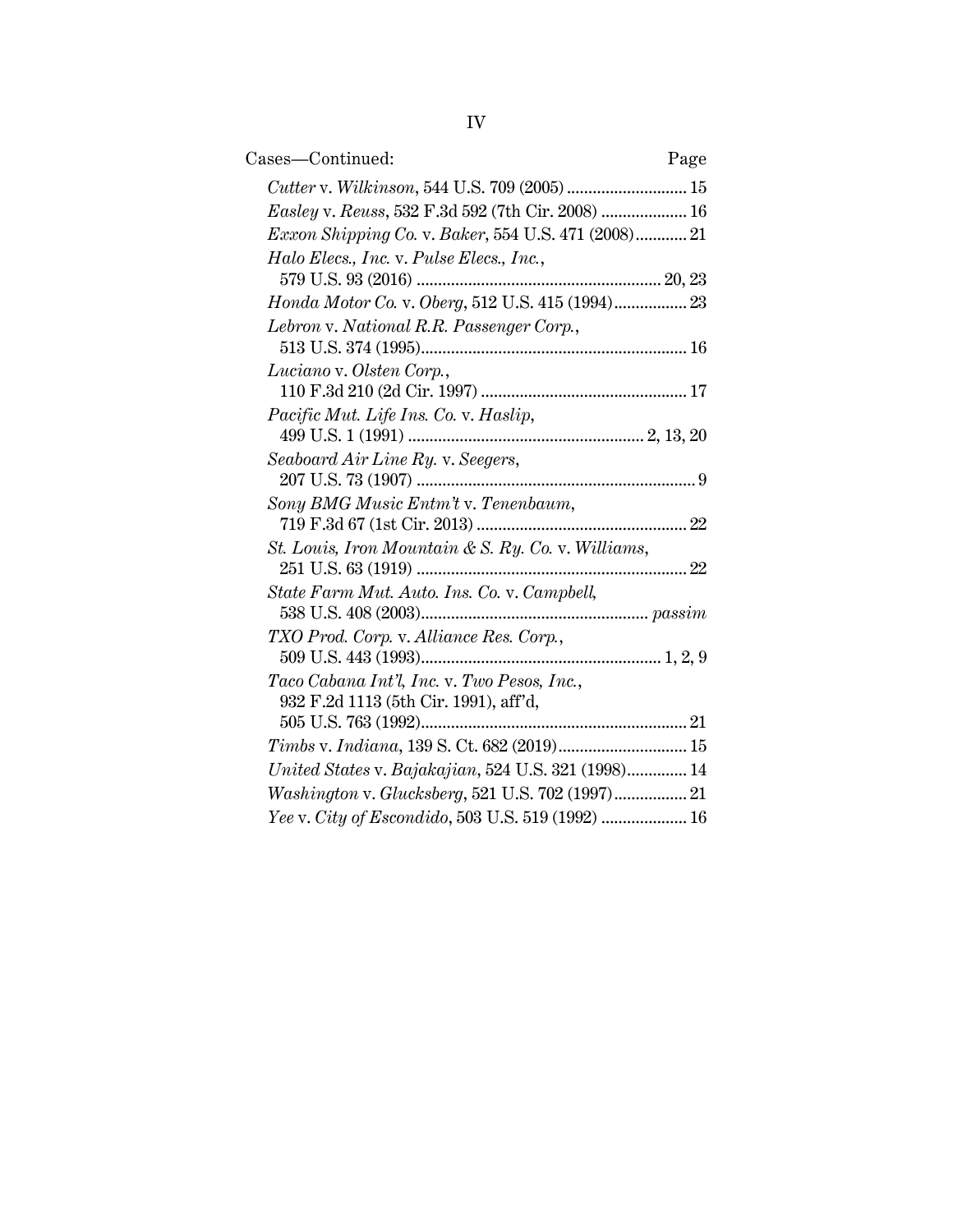|--|

| U.S. Const.:                                   |  |
|------------------------------------------------|--|
| Amend. VIII (Excessive Fines Clause) 14        |  |
| Amend. XIV, § 1 (Due Process Clause) passim    |  |
| Civil Rights Act of 1964, Tit. VII,            |  |
|                                                |  |
|                                                |  |
|                                                |  |
| Copyright Act of 1976, 17 U.S.C. 101 et seq 22 |  |
|                                                |  |
|                                                |  |
|                                                |  |
|                                                |  |
|                                                |  |
|                                                |  |
| Wis. Stat.:                                    |  |
|                                                |  |
|                                                |  |
|                                                |  |
|                                                |  |
|                                                |  |
|                                                |  |
|                                                |  |
|                                                |  |
| An Act concerning Monopolies and Dispensations |  |
| with Penal Laws, and the Forfeitures thereof,  |  |
|                                                |  |
| Miscellaneous:                                 |  |
| .                                              |  |

| Edward D. Cavanagh, <i>Detrebling Antitrust</i> |  |
|-------------------------------------------------|--|
| Damages: An Idea Whose Time Has Come?,          |  |
|                                                 |  |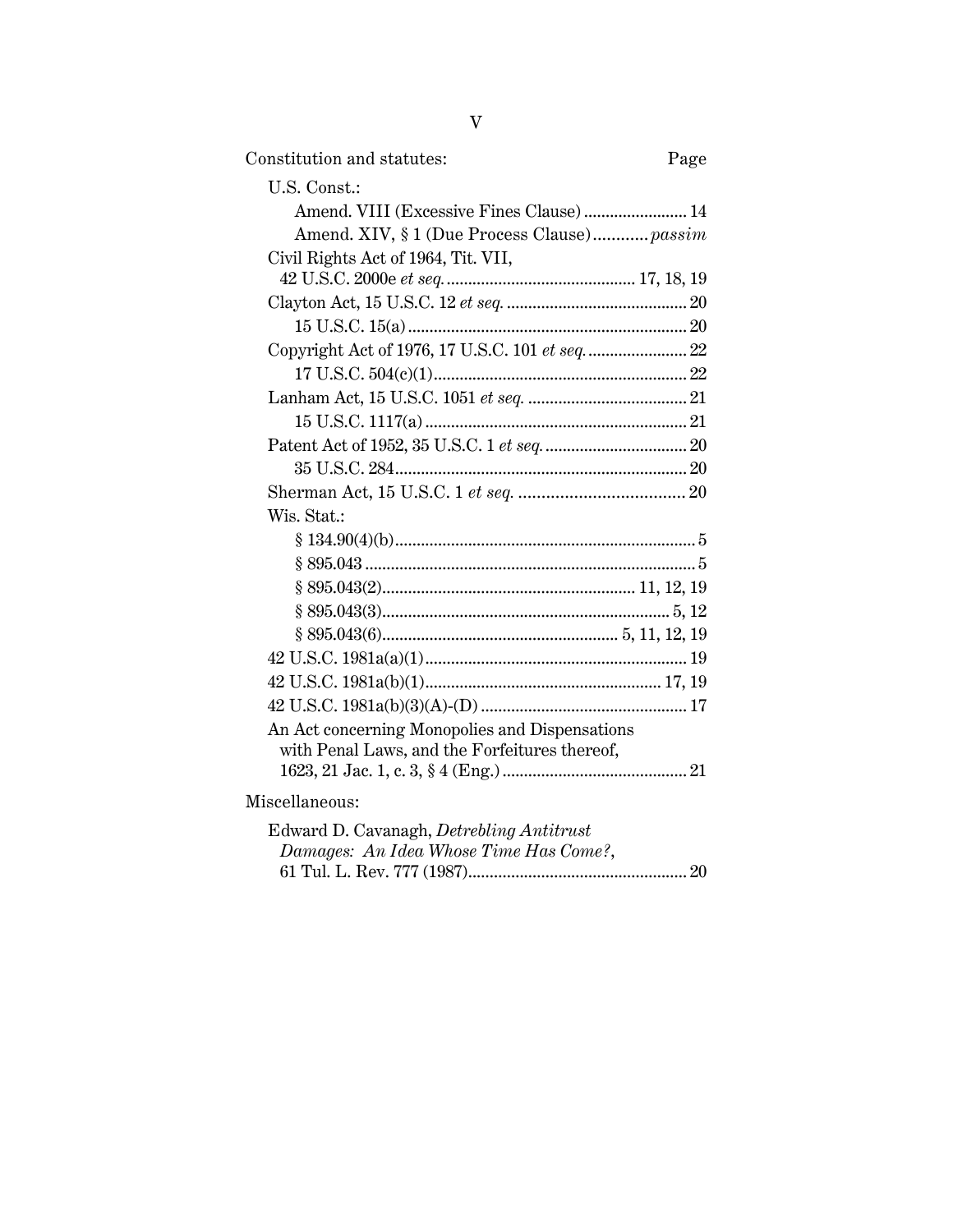# In the Supreme Court of the United States

No. 20-1426

EPIC SYSTEMS CORPORATION, PETITIONER

*v.*

TATA CONSULTANCY SERVICES LIMITED, ET AL.

*ON PETITION FOR A WRIT OF CERTIORARI TO THE UNITED STATES COURT OF APPEALS FOR THE SEVENTH CIRCUIT*

### **BRIEF FOR THE UNITED STATES AS AMICUS CURIAE**

### **INTEREST OF THE UNITED STATES**

This brief is submitted in response to the Court's order inviting the Solicitor General to express the views of the United States. In the view of the United States, the petition for a writ of certiorari should be denied.

# **STATEMENT**

A. "Punitive damages may properly be imposed to further [the government's] legitimate interests in punishing unlawful conduct and deterring its repetition." *BMW of N. Am., Inc.* v. *Gore*, 517 U.S. 559, 568 (1996). This Court has held, however, that the Due Process Clause prohibits "grossly excessive" punitive-damages awards, *id.* at 562 (quoting *TXO Prod. Corp.* v. *Alliance Res. Corp.*, 509 U.S. 443, 454 (1993) (plurality opinion)), because such an award "furthers no legitimate purpose and constitutes an arbitrary deprivation of property," *State Farm Mut. Auto. Ins. Co.* v. *Campbell*, 538 U.S.

(1)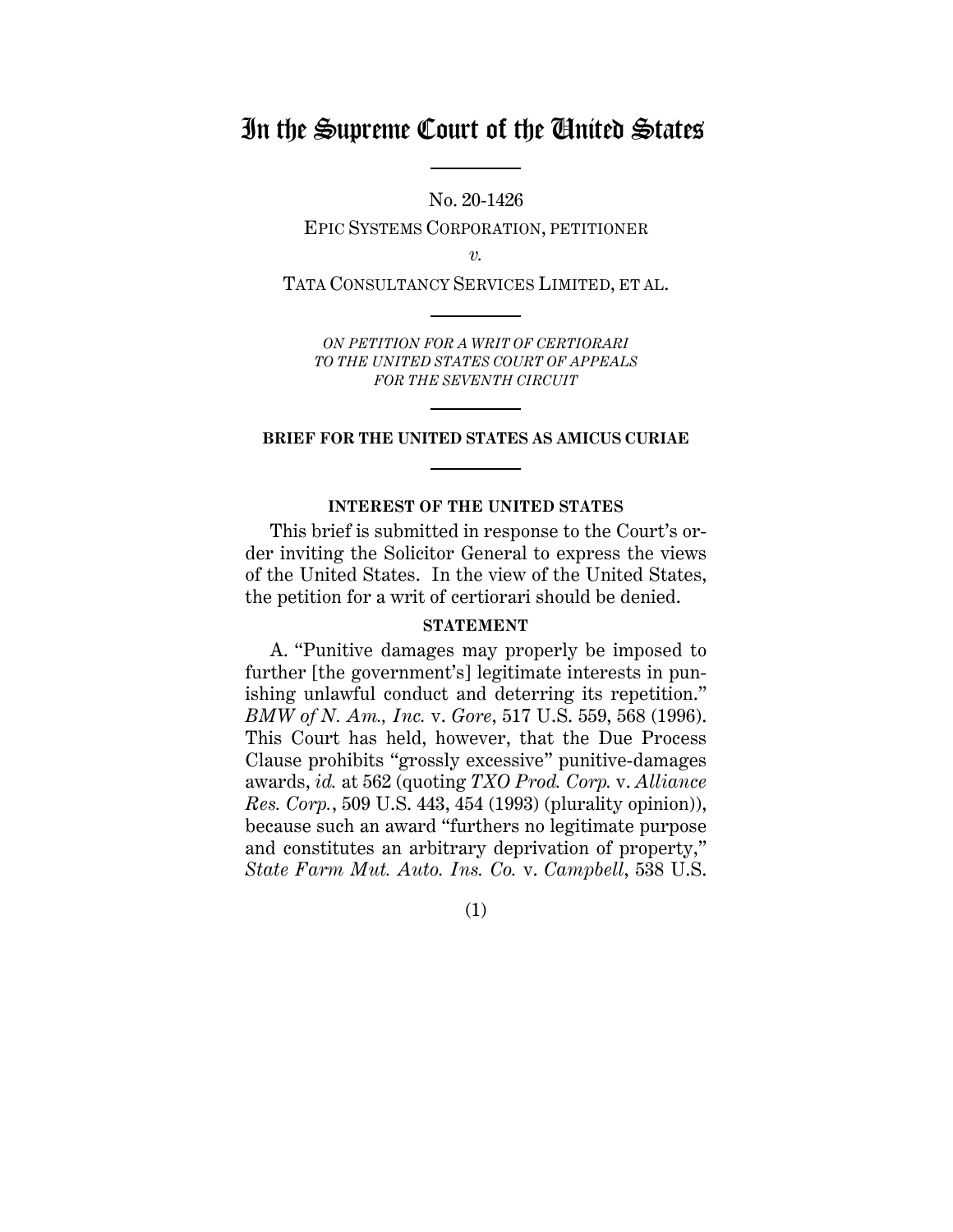408, 417 (2003). The Due Process Clause requires that "an award of punitive damages [be] based upon an 'application of law, rather than a decisionmaker's caprice,' " *id.* at 418 (quoting *Cooper Indus., Inc.* v. *Leatherman Tool Grp., Inc.*, 532 U.S. 424, 436 (2001)), and that "a person receive fair notice not only of the conduct that will subject him to punishment, but also of the severity of the penalty that [the government] may impose," *Gore*, 517 U.S. at 574.

In *Gore*, the Court articulated "[t]hree guideposts" to structure the due-process inquiry. 517 U.S. at 574. The first guidepost looks to the "degree of reprehensibility of the defendant's conduct," to ensure that an award is not "'grossly out of proportion to the severity of the offense.'" *Id.* at 575-576 (quoting *Pacific Mut. Life Ins. Co.* v. *Haslip*, 499 U.S. 1, 22 (1991)). For example, "'trickery and deceit' \* \* \* are more reprehensible than negligence." *Id.* at 576 (quoting *TXO*, 509 U.S. at 462 (plurality opinion)). The second guidepost evaluates "the ratio between harm, or potential harm, to the plaintiff and the punitive damages award," bearing in mind a "long legislative history, dating back over 700 years and going forward to today, providing for sanctions of double, treble, or quadruple damages to deter and punish." *Campbell*, 538 U.S. at 424-425. The third guidepost looks to "civil penalties authorized or imposed in comparable cases," *Gore*, 517 U.S. at 575, reflecting the "'substantial deference' " that courts should give "to legislative judgments concerning appropriate sanctions for the conduct at issue," *id.* at 583 (citation omitted).

B. Petitioner licenses customizable software to healthcare providers for the management of their pa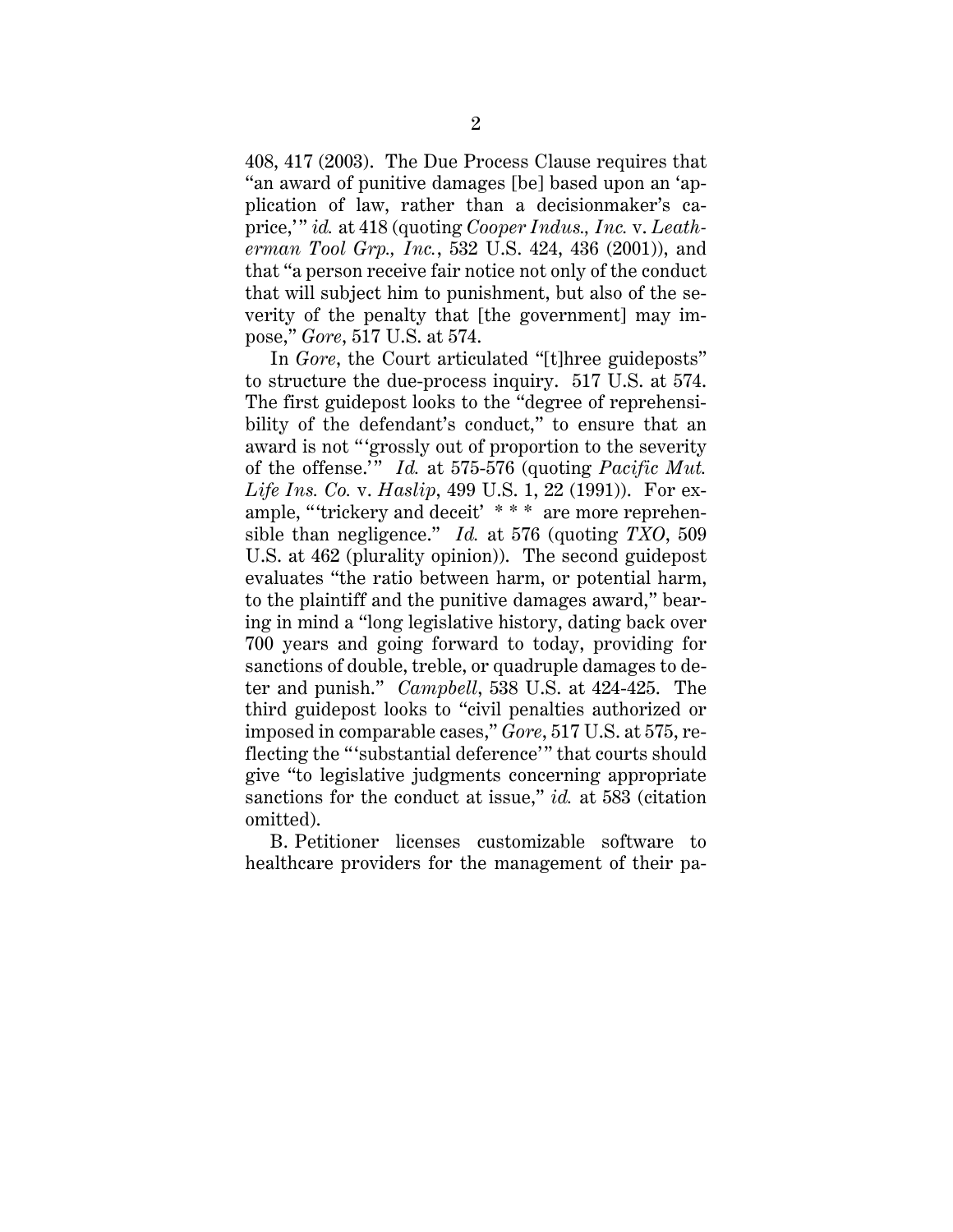tients' records. Pet. App. 3a. To assist providers in using the software, petitioner operates a web portal called UserWeb, a repository of training materials, guides, and updates. *Id*. at 3a-4a. UserWeb contains trade secrets and other confidential information pertaining to petitioner's software. *Id*. at 4a.

Petitioner's largest client, Kaiser Permanente, hired respondent to assist it in implementing updates to petitioner's software and testing its functionality. Pet. App. 4a-5a. 1 In addition to offering consulting services, respondent produced its own health-records software, which at the time was licensed principally in India. *Id*. at 5a. In light of this potential conflict of interest, petitioner declined respondent's repeated requests for full access to the confidential information stored on UserWeb. *Id*. at 5a-6a.

In 2011, respondent hired an individual who had previously obtained UserWeb login credentials by falsely identifying himself as a Kaiser employee. Pet. App. 6a. Once employed by respondent, that person informed his supervisor of his credentials, and the supervisor instructed him to access the UserWeb portal. *Ibid.* During the next two years, dozens of respondent's employees downloaded more than 150,000 pages from UserWeb, including confidential information and trade secrets. *Ibid*.; see *id*. at 77a. Respondent used the information to prepare a "comparative analysis" to help determine the viability of entering the U.S. market to compete with petitioner. *Id.* at 7a. That analysis compared respondent's software with petitioner's software

<sup>&</sup>lt;sup>1</sup> Respondent Tata America International Corp. is wholly owned by respondent Tata Consultancy Services Ltd. For ease of reference, and consistent with the decision below, this brief refers to the two entities collectively as "respondent." See Pet. App. 2a n.1.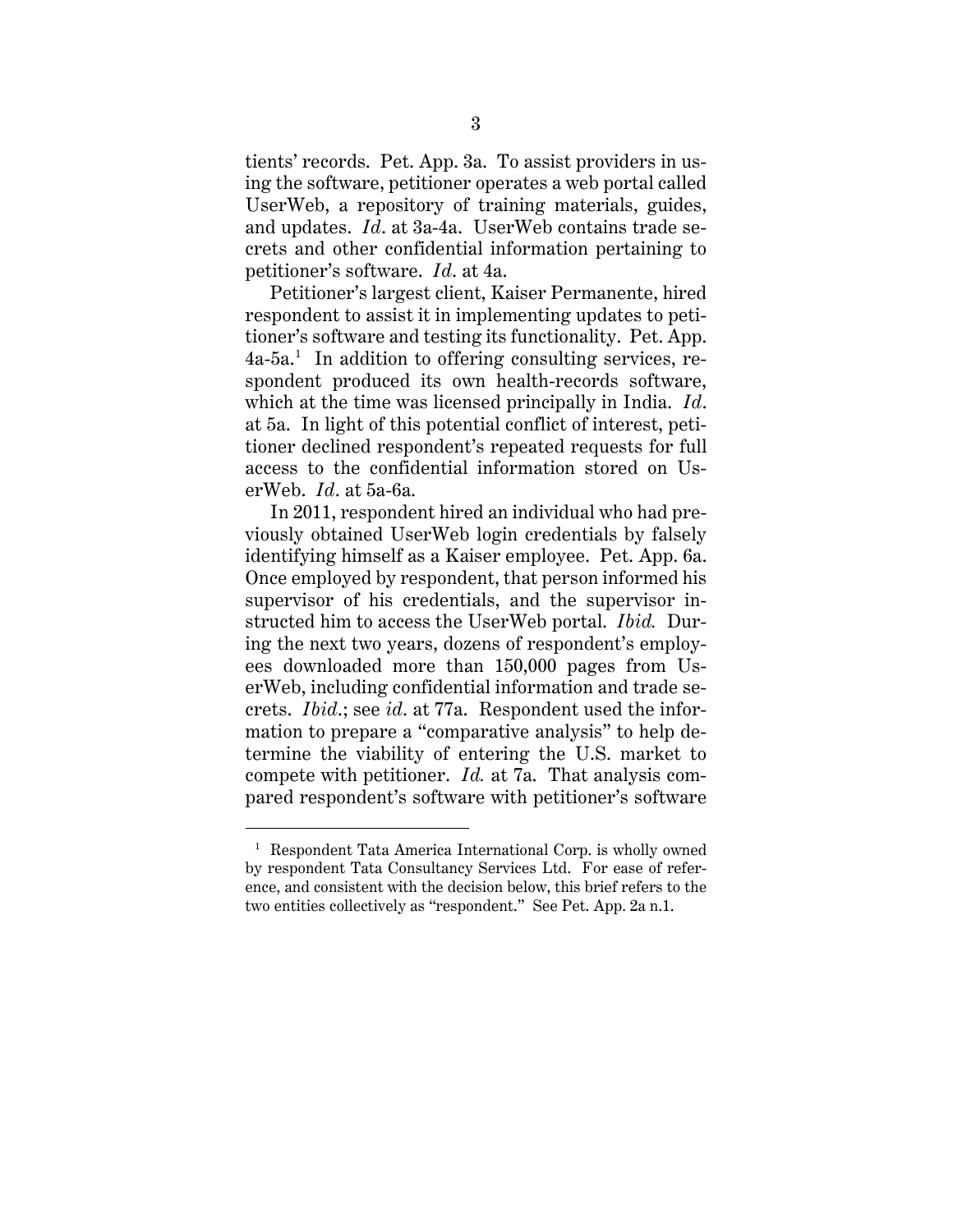and identified functional discrepancies between the two products. *Id.* at 7a-8a.

A whistleblower eventually brought respondent's misconduct to light. Pet. App. 8a. But even then, when Kaiser and petitioner investigated, "multiple \* \* \* employees [of respondent] lied to investigators about [respondent's] access to UserWeb." *Ibid*. One of those employees later admitted that his manager had instructed him to lie. *Id*. at 44a.

 C. Petitioner filed suit in the United States District Court for the Western District of Wisconsin, alleging a variety of state and federal claims, including misappropriation of trade secrets, fraudulent misrepresentation, and unfair competition. See Pet. App. 57a, 73a.

1. Respondent's misconduct continued into pretrial discovery. See Pet. App. 9a. As a sanction for respondent's "repeated, egregious failures to maintain and allow timely access to relevant discovery materials," the district court permitted the jury to draw an adverse inference in specified circumstances. *Id.* at 61a; see *id.* at 9a.

The district court bifurcated proceedings into liability and damages phases. Pet. App. 9a. At the liability stage, the jury found in petitioner's favor on all claims. *Ibid.* At the damages stage, the jury returned an award of \$140 million in compensatory damages for respondent's use of petitioner's data to create the comparative analysis, and an additional \$100 million for other uses of petitioner's confidential information. *Id.* at 11a. The jury also awarded \$700 million in punitive damages. *Ibid.*

Respondent filed post-trial motions challenging the jury's damages awards. The district court upheld the \$140 million compensatory award for respondent's illicit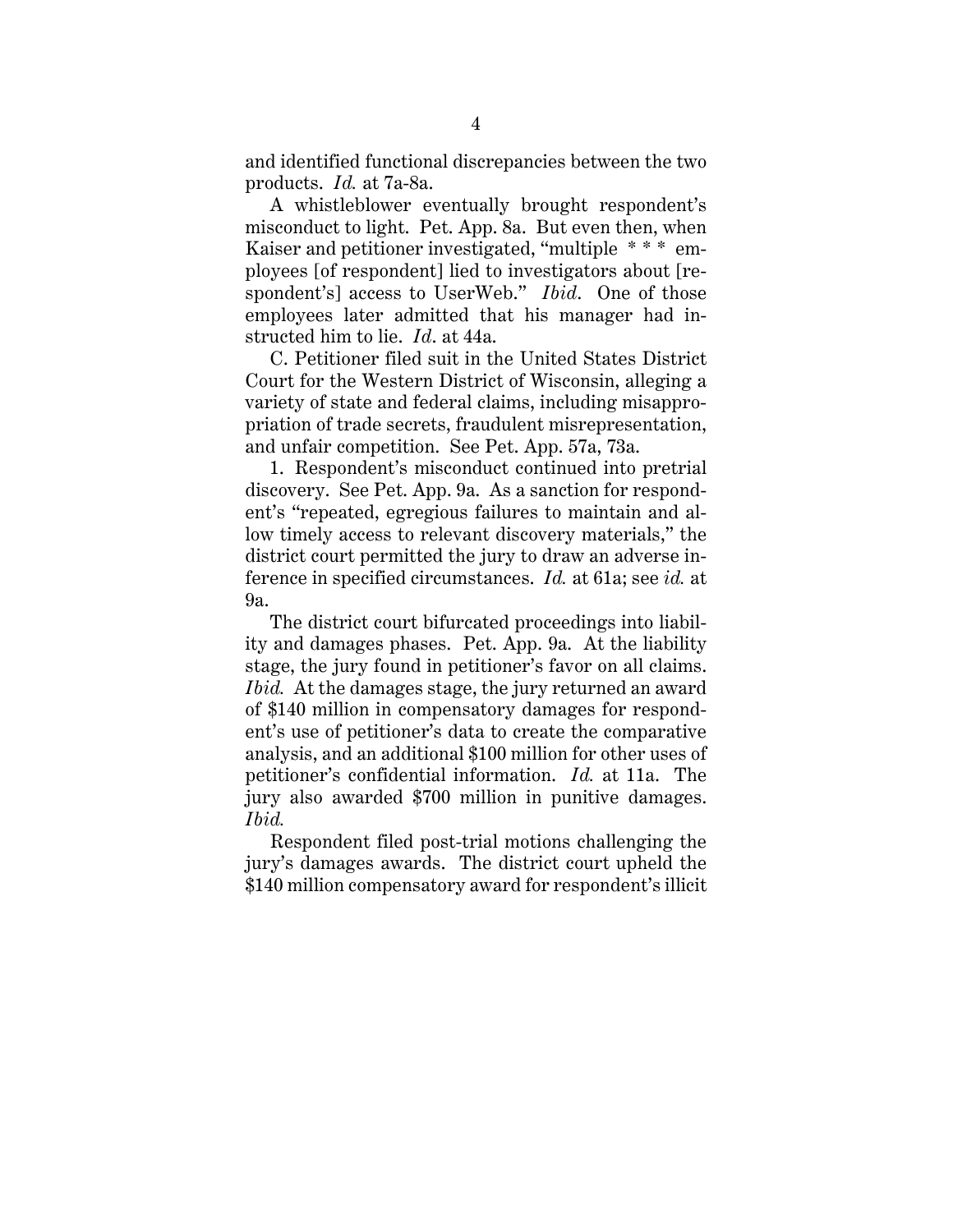use of petitioner's data to perform the comparative analysis. The court explained that this amount reflected the cost that respondent would otherwise have been required to incur in order to develop the aspects of petitioner's software reflected in the analysis. Pet. App. 66a-67a. The court set aside, for lack of sufficient evidentiary support, the additional \$100 million award for other uses of petitioner's data. *Id.* at 69a.

Based on its reduction of the compensatory-damages award to \$140 million, the district court also reduced the punitive-damages award to \$280 million, the maximum amount permitted by Wisconsin law. Pet. App. 75a. Wisconsin law authorizes punitive damages for a wide range of torts when "the defendant acted maliciously toward the plaintiff or in an intentional disregard of the rights of the plaintiff," while limiting such awards to "twice the amount of any compensatory damages \* \* \* or \$200,000, whichever is greater." Wis. Stat. § 895.043(3) and (6).<sup>2</sup> The court rejected respondent's argument that even the reduced punitive-damages award violated the Due Process Clause. Pet. App. 75a-80a. Applying the *Gore* guideposts, the court found that respondent's "widespread, knowing and unauthorized access and downloading of [petitioner's] confidential information" was reprehensible, and that a 2:1 ratio of punitive to compensatory damages "falls well within the range" of reasonableness. *Id.* at 77a-78a.

<sup>&</sup>lt;sup>2</sup> The district court also relied on a special cap applicable to tradesecret claims that likewise limits punitive damages to twice the amount of compensatory damages, Wis. Stat. § 134.90(4)(b). See Pet. App. 75a. Because the certiorari petition does not mention that provision, see Pet. 2-3, and the court of appeals did not discuss it, this brief similarly limits its discussion of Wisconsin law to Section 895.043.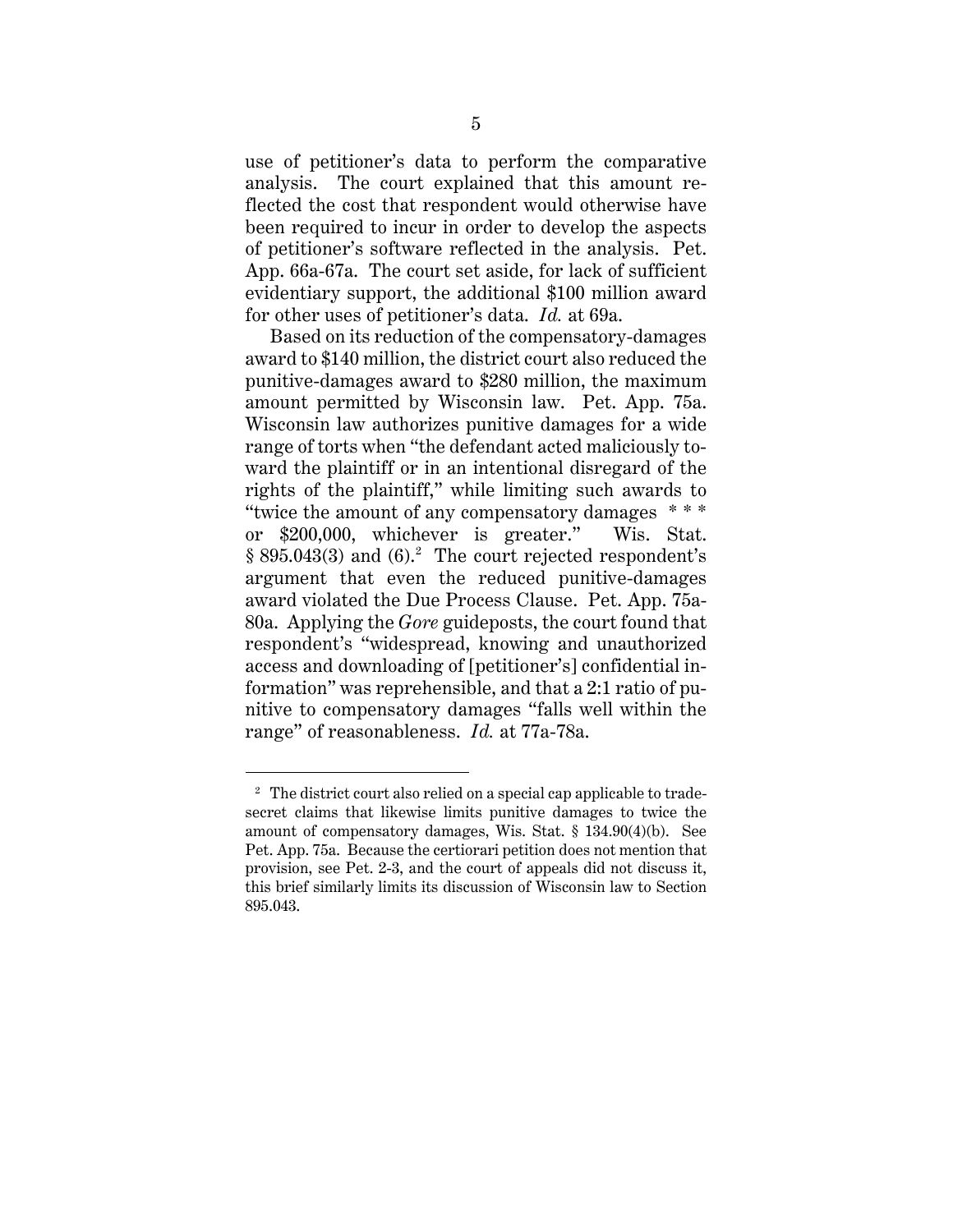2. On appeal, respondent renewed its constitutional challenge to the punitive-damages award. See Pet. App. 40a. Applying the guideposts articulated in *Gore*, the court of appeals agreed with respondent that the award was constitutionally excessive. *Id*. at 40a-51a.

As to the first guidepost, reprehensibility, the court of appeals analyzed "five factors" that it gleaned from *Campbell*. Pet. App. 41a. The court acknowledged that respondent's conduct "involve[d] a repeated course of wrongful acts," and that the harm to petitioner resulted from respondent's "intentional attempts to deceive" petitioner. *Id.* at 43a-44a. The court emphasized, however, that respondent had neither caused "physical harm" nor "evinced an indifference to or a reckless disregard of the safety of others," and that petitioner "is not financially vulnerable." *Id*. at 42a-43a. In the court's view, although respondent's "conduct justifies punishment," it "was not reprehensible 'to an extreme degree.'" *Id.* at 45a (citation omitted).

With respect to the second guidepost, the ratio between punitive damages and harm or potential harm, the court of appeals noted that this case presents "an unusual issue" because the compensatory award reflects "the benefit to [respondent]" resulting from its theft of trade secrets, not "any harm suffered by [petitioner]." Pet. App. 45a. The court found, however, that respondent had "waived any argument that the compensatory award is the incorrect denominator in the ratio analysis." *Id.* at 46a. Assessing the award on that basis, the court concluded that the ratio between punitive and compensatory damages generally " 'should not exceed 1:1' where the compensatory award was 'substantial.'" *Id.* at 50a (citation omitted).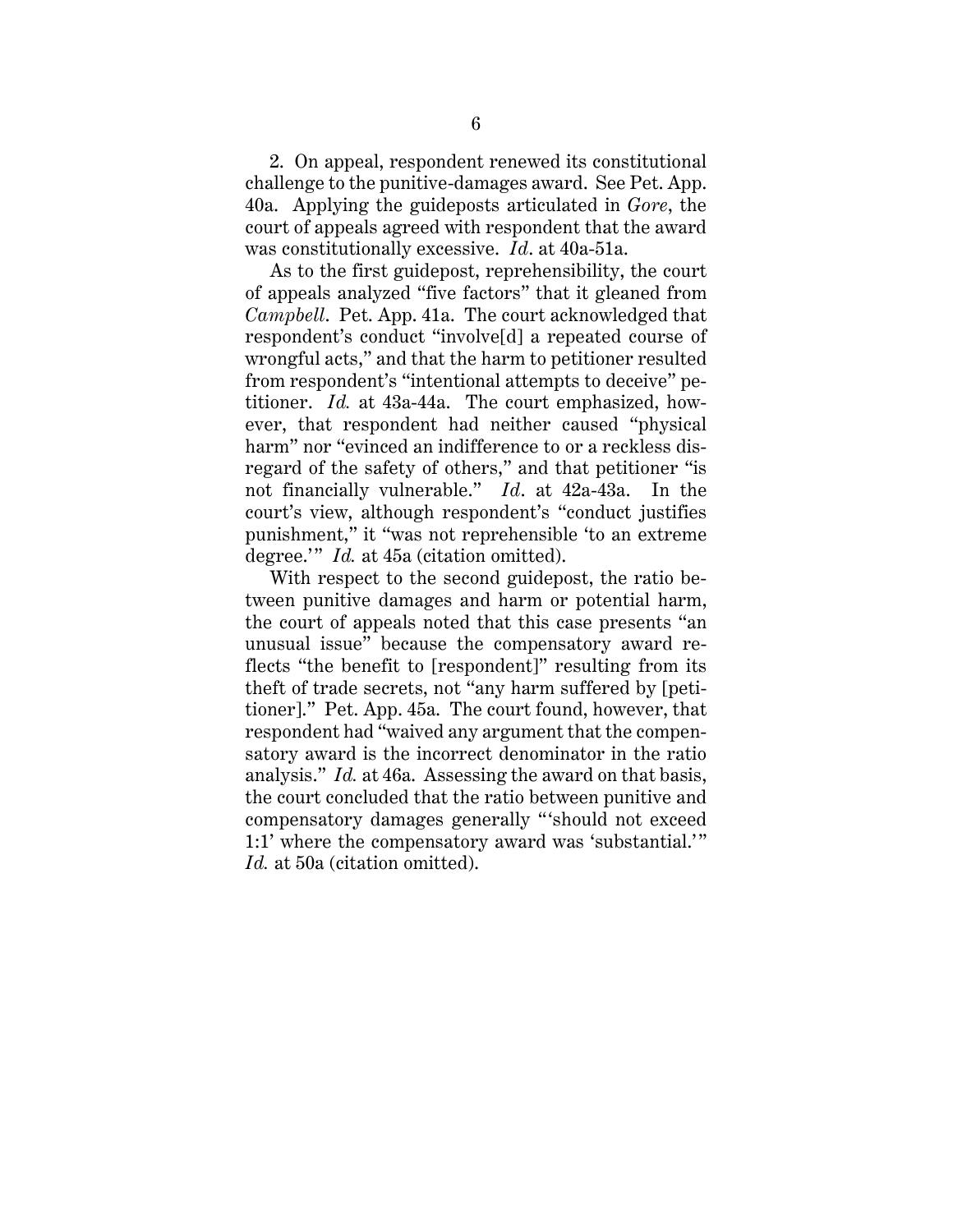The court of appeals held that the third guidepost, comparable civil penalties, "generally deserves less weight than the other two." Pet. App. 50a (citation omitted). The court nonetheless recognized that Wisconsin's "statutory cap on punitive damages \* \* \* is one indication of what the Wisconsin legislature has judged to be an inappropriate sanction for reprehensible conduct: any punitive award exceeding a 2:1 ratio is inappropriate." *Id.* at 51a. The court therefore acknowledged that the third guidepost "does not point toward" the award "being unconstitutional." *Ibid.*

In light of these considerations, the court of appeals remanded for the district court to reduce the punitivedamages award "to, at most, \$140 million"—"a 1:1 ratio relative to the compensatory award." Pet. App. 51a.

3. Petitioner requested panel and en banc rehearing. Pet. App. 54a. In the rehearing petition, petitioner argued for the first time that respondent's constitutional challenge should be resolved without reference to the *Gore* guideposts because the Wisconsin statutory cap satisfies any due-process concerns by providing defendants fair notice of their maximum exposure. See C.A. Pet. for  $\text{Reh}'g$  7-9. $^3$  The panel modified its opinion in minor respects but did not address petitioner's new argument. Pet. App. 1a; see Pet. 12. The Seventh Circuit denied rehearing en banc without recorded dissent. Pet. App. 53a-54a.

<sup>&</sup>lt;sup>3</sup> Petitioner asserts that it raised this contention at oral argument. Cert. Reply Br. 3. But in the cited exchange, petitioner's counsel never mentioned the Wisconsin statute, let alone argued that it made the *Gore* guideposts irrelevant. See C.A. Docket Entry No. 52, Oral Argument at 41:20-42:00 (Jan. 16, 2020), https://go.usa.gov/ xt2eA.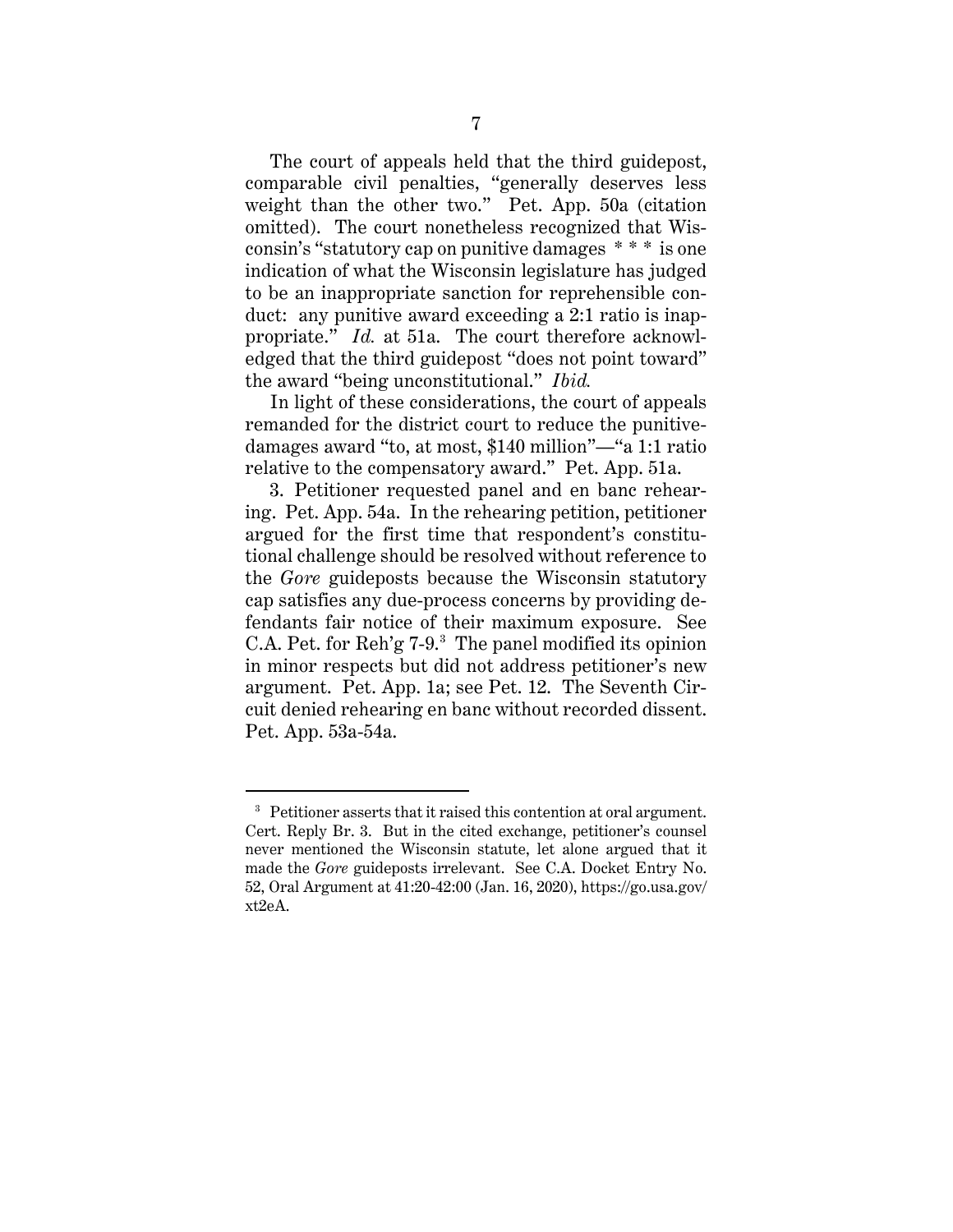#### **DISCUSSION**

This Court has construed the Due Process Clause to "prohibit[] the imposition of grossly excessive or arbitrary punishments on a tortfeasor." *State Farm Mut. Auto. Ins. Co.* v. *Campbell*, 538 U.S. 408, 416 (2003). Petitioner contends (Pet. 13-18) that this rule rests exclusively on a fair-notice rationale, such that a punitivedamages award that complies with a statutory cap necessarily survives due-process review. Petitioner's conception of the applicable due-process rule is overly narrow. Nevertheless, because courts must " 'accord 'substantial deference' to legislative judgments concerning appropriate sanctions for the conduct at issue," *BMW of N. Am., Inc.* v. *Gore*, 517 U.S. 559, 583 (1996) (citation omitted), statutory limits should materially inform the analysis. The court of appeals' assessment of the three *Gore* factors gave insufficient weight to Wisconsin's statutory cap and misapprehended those factors in other ways as well.

The deficiencies in the court of appeals' analysis, however, do not warrant this Court's review. Petitioner's current, notice-based claim was neither pressed nor passed upon below, and this case does not implicate a conflict in the circuits. And while petitioner suggests (Pet. 24) that the decision below calls into question various federal statutes that authorize or mandate enhanced-damages awards, those statutes differ materially from the Wisconsin law at issue here. Properly read, the court of appeals' decision has no necessary implications for the constitutionality of those federal provisions. Further review is not warranted.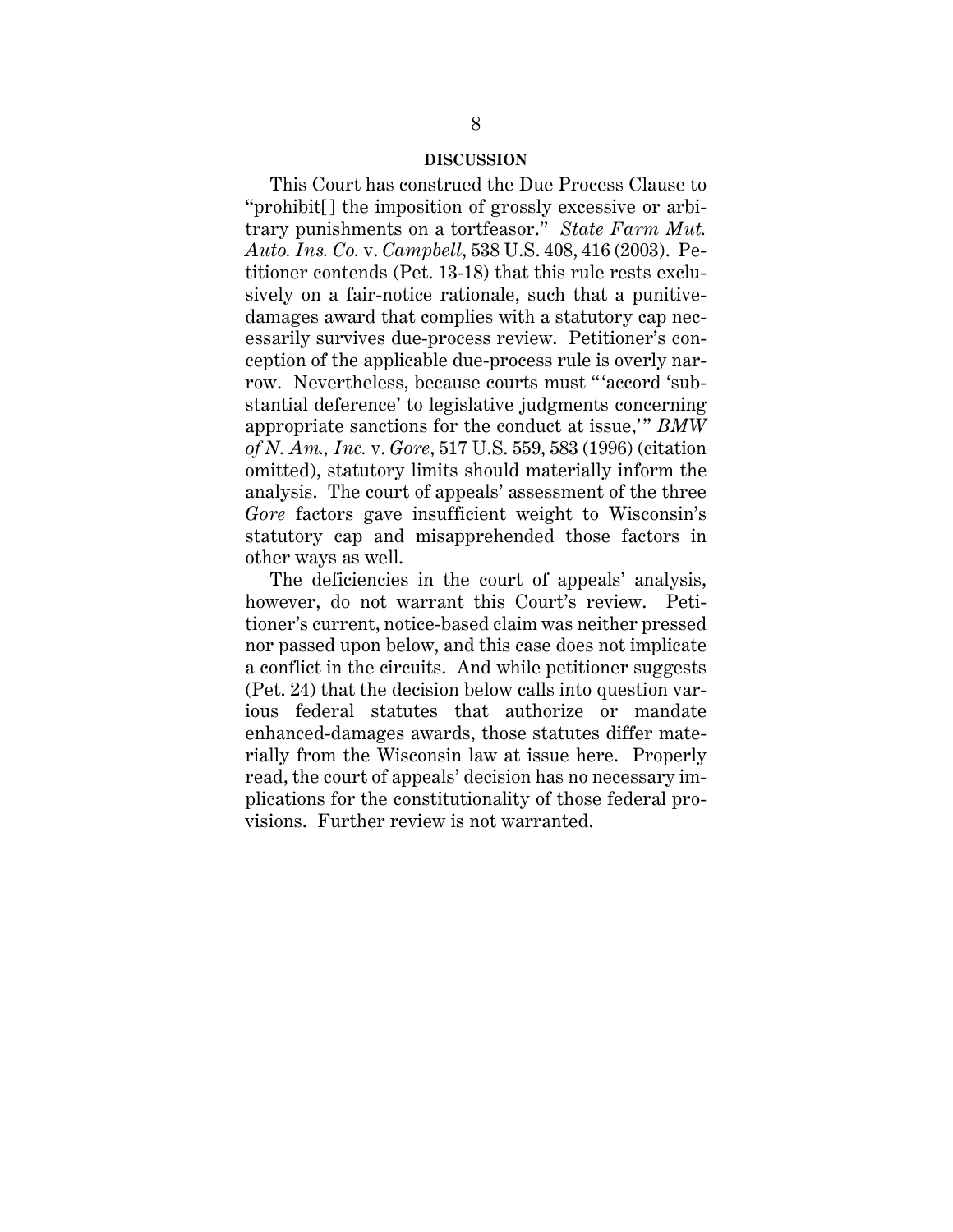#### **A. The Court Of Appeals' Analysis Was Incomplete**

### *1. Statutory limits on punitive-damages awards inform the* **Gore** *analysis*

The due-process standard articulated in *Gore* is best suited to evaluating the constitutionality of "unrestricted state common law damages awards." *Arizona*  v. *ASARCO LLC*, 773 F.3d 1050, 1057 (9th Cir. 2014) (en banc). Such an award was at issue in *Gore* itself, where the jury was vested with "fairly unbounded discretion." 517 U.S. at 595 (Breyer, J., concurring); see *id.* at 565 (majority opinion). Neither *Gore* nor *Campbell* involved a statutory cap on punitive damages. See *ibid.*; *Campbell*, 538 U.S. at 415. The Court therefore had no occasion to address the proper due-process test when the legislature has made a specific judgment about the size or availability of punitive damages.

Petitioner contends (Pet. 16) that the *Gore* Court eschewed "substantive limits" on punitive damages and instead sought exclusively to assess "whether a defendant had fair notice." In petitioner's view, "[w]here the statute provides unambiguous prior notice to the defendant of the possible scope of punitive damages that its conduct may trigger, the notice justification for due process review is satisfied." Pet. 17.

Petitioner is mistaken. The relevant precedents rest on both "procedural *and* substantive" justifications. *Campbell*, 538 U.S. at 416 (emphasis added). Although fair notice is a critical consideration, see *Gore*, 517 U.S. at 574, the Due Process Clause also "imposes substantive limits 'beyond which penalties may not go.'" TXO *Prod. Corp.* v. *Alliance Res. Corp.*, 509 U.S. 443, 454 (1993) (plurality opinion) (quoting *Seaboard Air Line Ry.* v. *Seegers*, 207 U.S. 73, 78 (1907)). On its face, the determination whether an award is "grossly excessive,"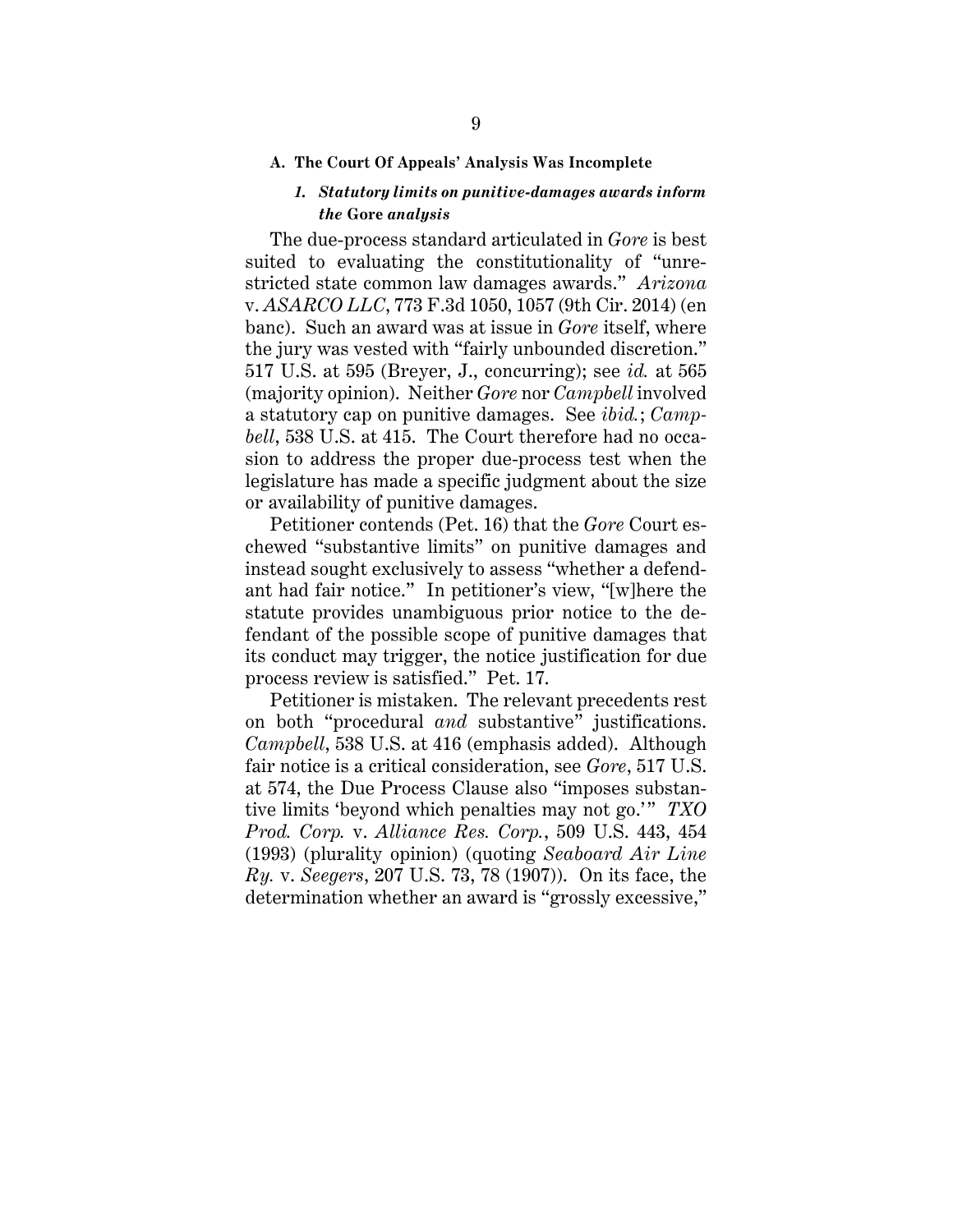*Campbell*, 538 U.S. at 416, necessarily entails an inquiry (albeit a deferential inquiry) into whether "the measure of punishment is both reasonable and proportionate," *id.* at 426; see *Cooper Indus., Inc.* v. *Leatherman Tool Grp., Inc.*, 532 U.S. 424, 433-434 (2001) (describing the "'grossly excessive'" standard as a "substantive limit[]") (citation omitted).

Nevertheless, although a statutory cap does not obviate all constitutional concerns, this Court has long recognized that "legislative judgments concerning appropriate sanctions for the conduct at issue" deserve "'substantial deference.'" *Gore*, 517 U.S. at 583 (quoting *Browning-Ferris Indus. of Vt., Inc.* v. *Kelco Disposal, Inc.*, 492 U.S. 257, 301 (1989) (O'Connor, J., concurring in part and dissenting in part)). Legislative determinations about the availability and scope of punitive damages are relevant to each *Gore* guidepost.

As to the first guidepost, the legislature's decision to authorize or require enhanced damages for a specific category of misconduct often reflects its judgment that such conduct is especially reprehensible. See *ASARCO*, 773 F.3d at 1057 (noting that statute at issue "clearly sets forth the type of conduct, and mind-set, a defendant must have to be found liable for punitive damages"). As to the second guidepost, a statutory provision that limits punitive damages to a specified multiple of compensatory damages embodies the legislature's judgment as to the appropriate ratio, reflecting, for example, the difficulty of "detect[ing]" the misconduct in question. *Gore*, 517 U.S. at 582; see *Abner* v. *Kansas City S. R.R.*, 513 F.3d 154, 164 (5th Cir. 2008) (noting "that Congress has effectively set the tolerable proportion"). And as to the third guidepost, a court has little (if any) need to advert to "the civil or criminal penalties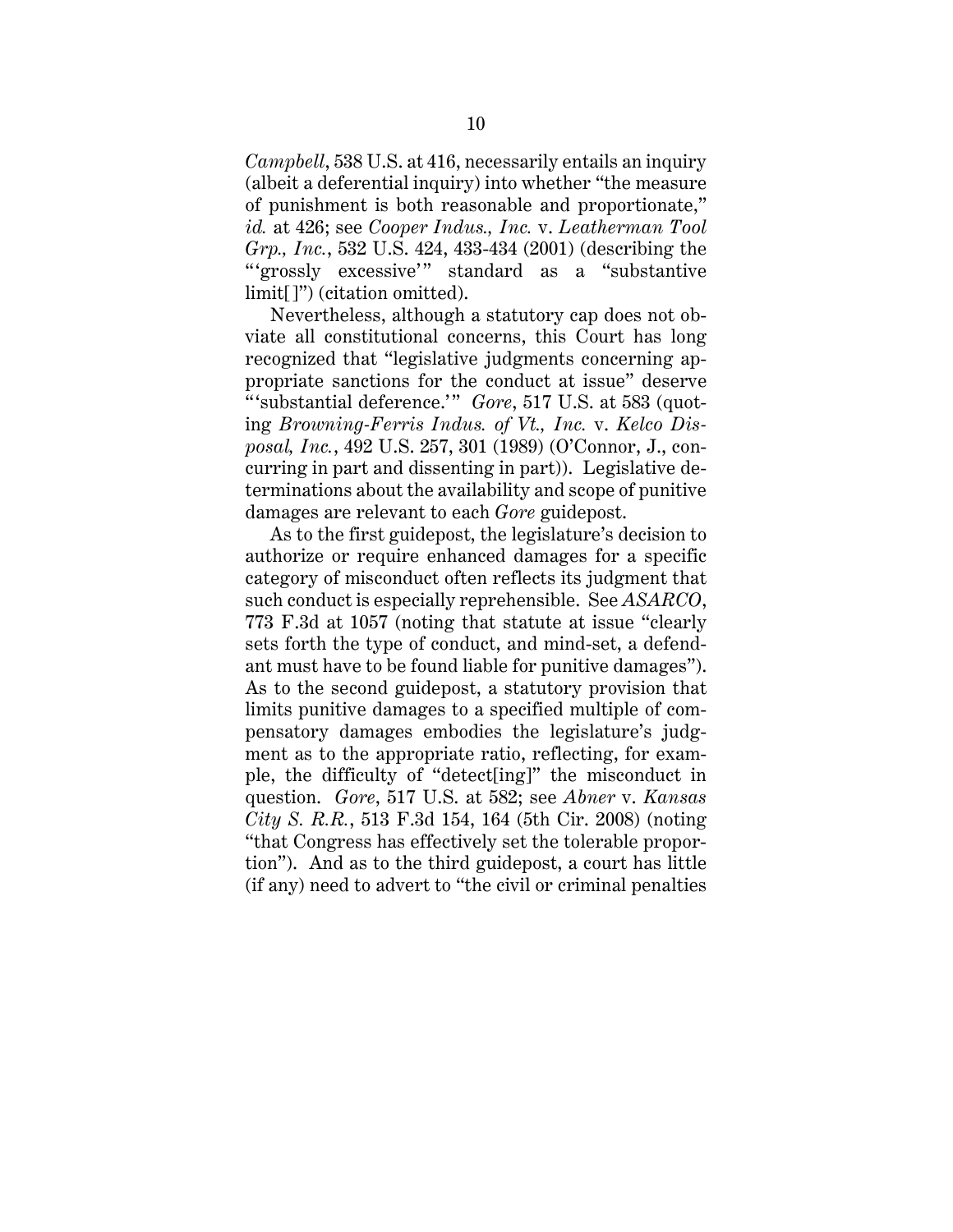that could be imposed for comparable misconduct," *Gore*, 517 U.S. at 583, when the legislature has specifically addressed the availability and permissible amount of punitive damages for a particular wrong. See *ASARCO*, 773 F.3d at 1058 ("We need not search outside the statutory scheme Congress enacted for legislative guidance in other contexts.").

### *2. The court below misapplied the* **Gore** *factors*

In analyzing the three *Gore* factors, the court of appeals failed to appreciate the significance of Wisconsin's statutory cap on punitive damages. The court also misapprehended other aspects of this Court's due-process jurisprudence.

a. With respect to the reprehensibility guidepost, the court of appeals acknowledged that respondent had made "repeated, intentional attempts to deceive [petitioner]." Pet. App. 44a. The court nevertheless concluded that respondent's conduct was not sufficiently egregious to justify the \$280 million award. The court based that determination largely on the facts that respondent's theft of trade secrets had not "evinced an indifference to or a reckless disregard of the safety of others" and that petitioner "did not suffer physical harm." *Id.* at 42a.

The court of appeals' focus on physical harm and safety could be read to place victims of economic torts at a structural disadvantage in obtaining enhanced damages. That outcome would be inconsistent with the Wisconsin legislature's judgment that certain economic torts may warrant punitive damages up to twice the amount of compensatory damages. See Wis. Stat. § 895.043(2) and (6) (setting a generally applicable limit, but excluding discrete torts and violations). To be sure, the Wisconsin statute applies to multiple torts and thus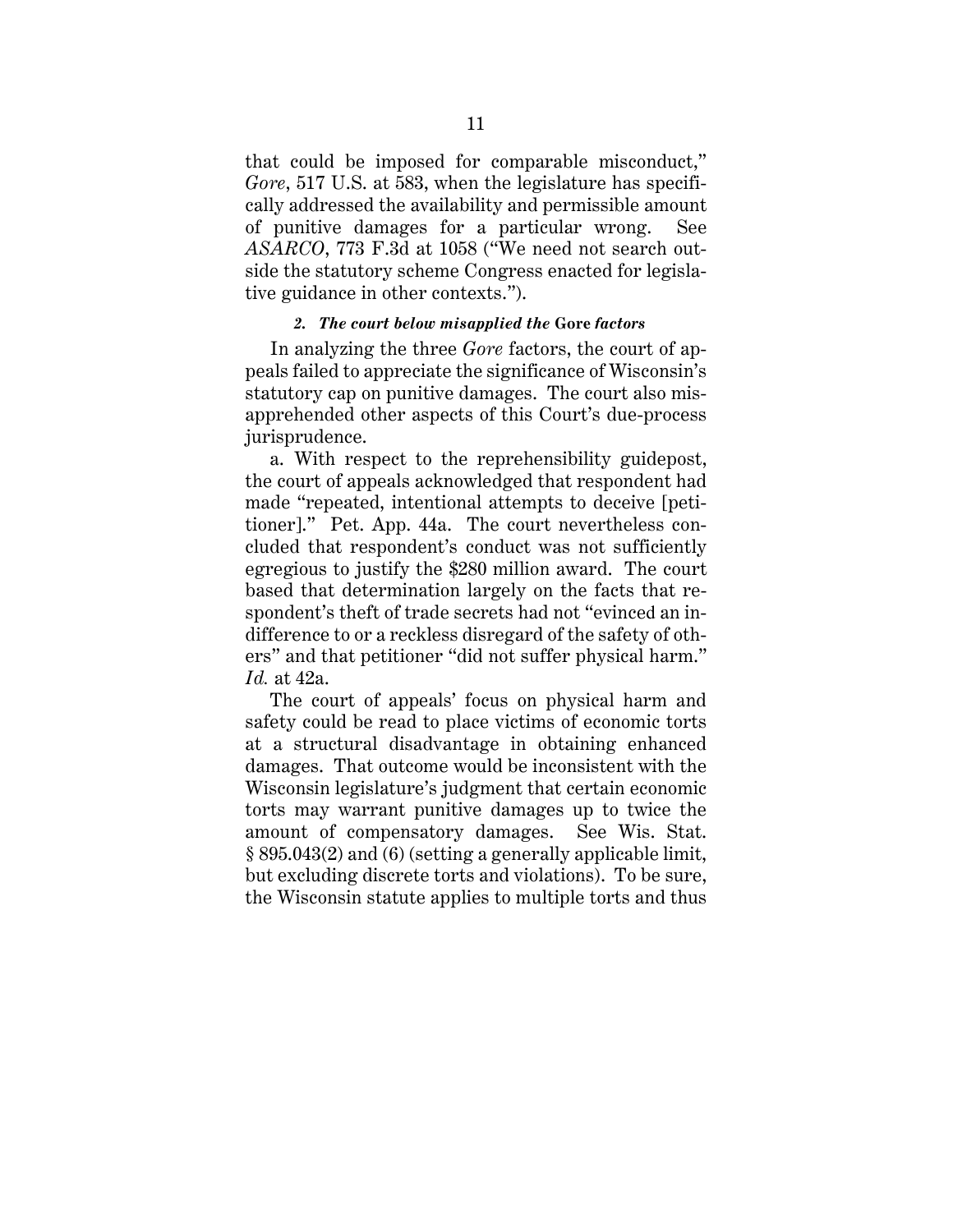reflects a less particularized judgment as to reprehensibility than do the various federal statutes that target specific substantive categories of misconduct. See p. 19, *infra*. But in addition to exempting certain types of wrongdoing from the punitive-damages cap, Wis. Stat. § 895.043(2) and (6), Wisconsin law authorizes punitive damages only when tortfeasors "act[] maliciously toward the plaintiff or in an intentional disregard of the rights of the plaintiff," *id.* § 895.043(3). Although that standard turns on the defendant's state of mind rather than on the substantive misconduct involved, it reflects a legislative judgment about the types of wrongdoing that potentially warrant punishment, and it is consistent with this Court's observation that " 'trickery and deceit' are more reprehensible than negligence." *Gore*, 517 U.S. at 576 (citation omitted). The court of appeals inappropriately discounted the Wisconsin-law provisions that both authorize and limit the imposition of punitive damages.

The court of appeals' unfavorable treatment of economic interests stemmed in part from its narrow conception of the "five factors" it gleaned from *Campbell*. Pet. App. 41a; see *id.* at 41a-42a (quoting *Campbell*, 538 U.S. at 419). But those factors are nonexclusive and do not supplant consideration of all the relevant facts and circumstances. The Court in *Gore* observed that "infliction of economic injury, especially when done intentionally through affirmative acts of misconduct, \* \* \* can warrant a substantial penalty." 517 U.S. at 576. Thus, "evidence that a defendant has repeatedly engaged in prohibited conduct while knowing or suspecting that it was unlawful would provide relevant support for an argument that strong medicine is required to cure the defendant's disrespect for the law." *Id.* at 576-577. The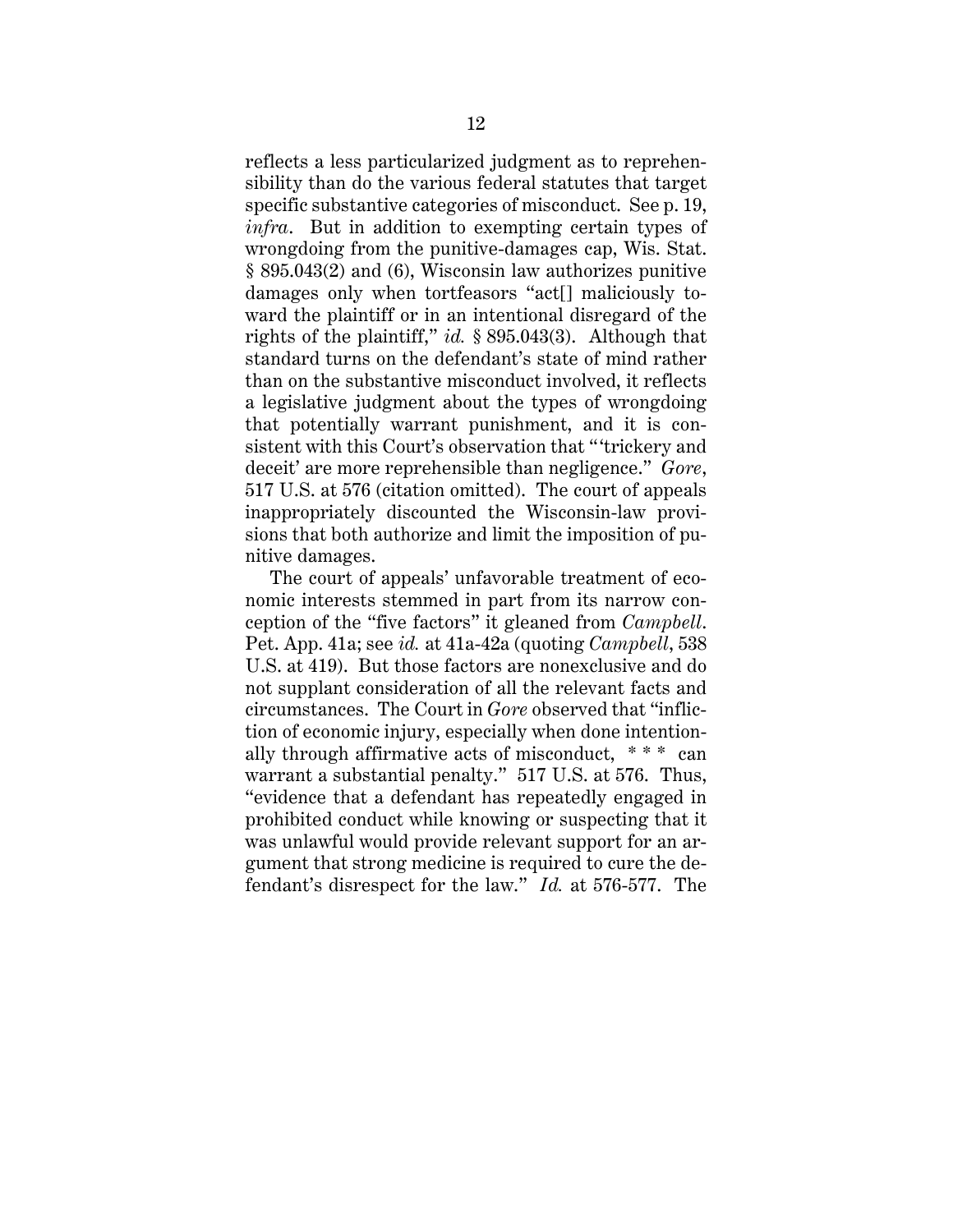court of appeals accorded these considerations insufficient weight.

b. The court of appeals' assessment of the ratio guidepost was similarly flawed. The statutory cap at issue here represents the Wisconsin legislature's judgment regarding the maximum ratio for this category of claims, but the court accorded it no weight. This Court has long looked to history in applying the Due Process Clause, see, *e.g.*, *Pacific Mut. Life Ins. Co.* v. *Haslip*, 499 U.S. 1, 17-18 (1991), and Wisconsin's decision to cap punitive damages at twice compensatory damages fits within a well-established tradition, "dating back over 700 years and going forward to today, providing for sanctions of double, treble, or quadruple damages." *Campbell*, 538 U.S. at 425. "Some 65 different enactments during the period between 1275 and 1753 provided for double, treble, or quadruple damages," and "[p]resent-day federal law allows or mandates imposition of multiple damages for a wide assortment of offenses." *Gore*, 517 U.S. at 581 & n.33 (listing examples). The court of appeals erred in disregarding the tradition that the Wisconsin cap follows.

The court of appeals instead fastened on the *Campbell* Court's observation that, "[w]hen compensatory damages are substantial, then a lesser ratio, perhaps only equal to compensatory damages, can reach the outermost limit of the due process guarantee." Pet. App. 47a (quoting 538 U.S. at 425) (brackets in original). The court of appeals even suggested that, as a general rule, "the ratio 'should not exceed 1:1' where the compensatory award [i]s 'substantial.'" *Id.* at 50a (citation omitted).

That conclusion oversimplifies the relevant portion of *Campbell*. The fact that a particular compensatory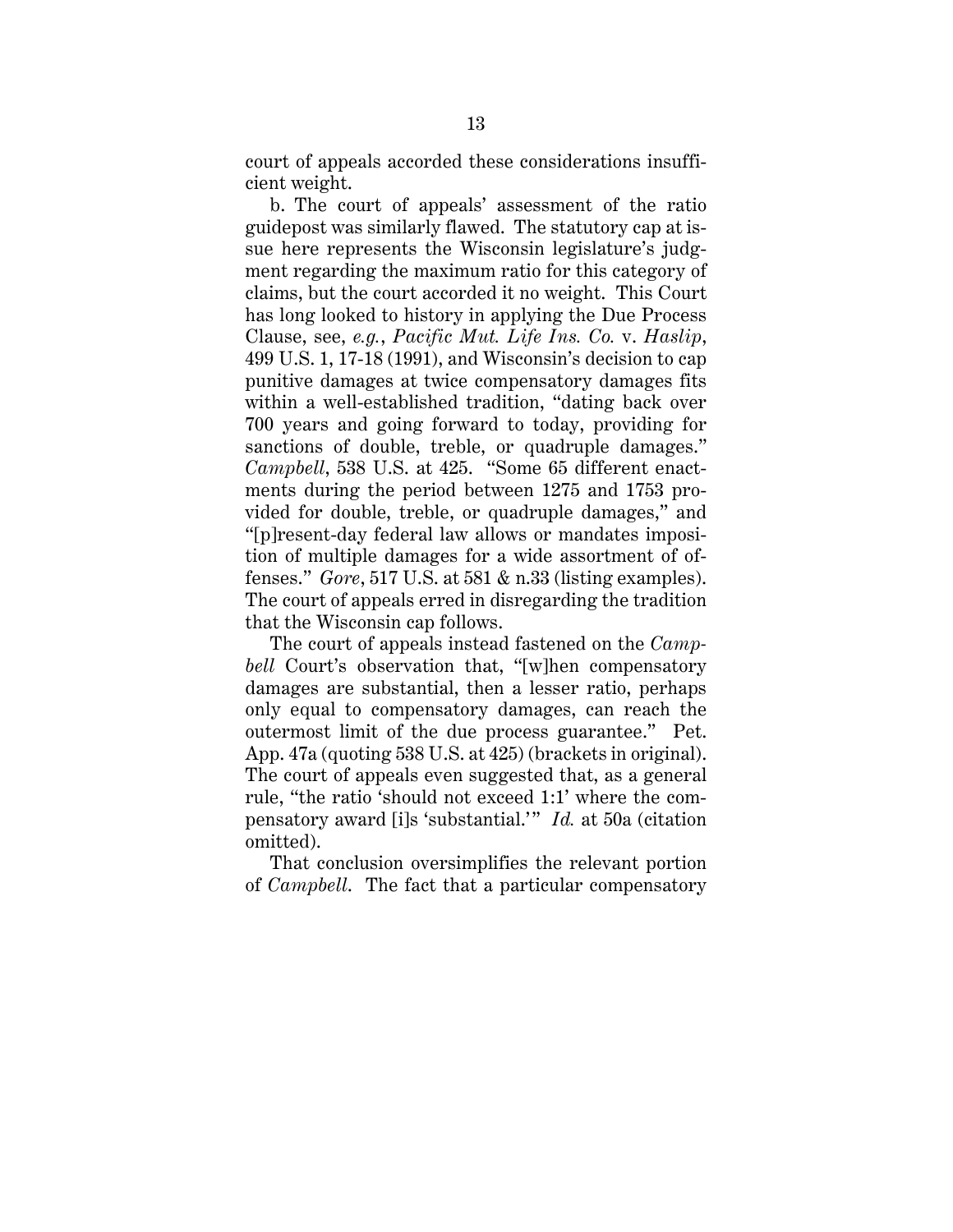award is "substantial," Pet. App. 47a (citation omitted), is not dispositive standing alone. It would be illogical to suggest that the *more* harm a defendant inflicts, the *less*  susceptible he is to punitive damages. Rather, the size of an award must be assessed in light of the purposes of both punitive damages generally and the due-process inquiry. A small compensatory award, for instance, may indicate that any "noneconomic harm" was "difficult to determine," thus justifying a larger punitive award. *Campbell*, 538 U.S. at 425 (quoting *Gore*, 517 U.S. at 582). The court of appeals misapprehended this Court's precedents when it placed undue emphasis on the size of the compensatory award standing alone.

c. Finally, the court of appeals acknowledged that, because the challenged award complied with Wisconsin's statutory cap, the comparable-penalties guidepost did not support a finding of unconstitutionality. Pet. App. 51a. The court stated, however, that this factor "generally deserves less weight than the other two." *Id.* at 50a (citation omitted). Indeed, it is unclear whether the court accorded the statutory cap *any* weight, as the court stated before even discussing the cap that "a 2:1 ratio exceeds the outer-most limit of the due process guarantee in this case." *Ibid.*

At the very least, the court's analysis gave insufficient weight to the third guidepost. The legislature's judgment as to the appropriate maximum penalty for particular misconduct is entitled to "substantial deference." *Gore*, 517 U.S. at 583 (citation omitted); cf. *United States* v. *Bajakajian*, 524 U.S. 321, 336 (1998) (observing, in the Excessive Fines Clause context, that "judgments about the appropriate punishment for an offense belong in the first instance to the legislature").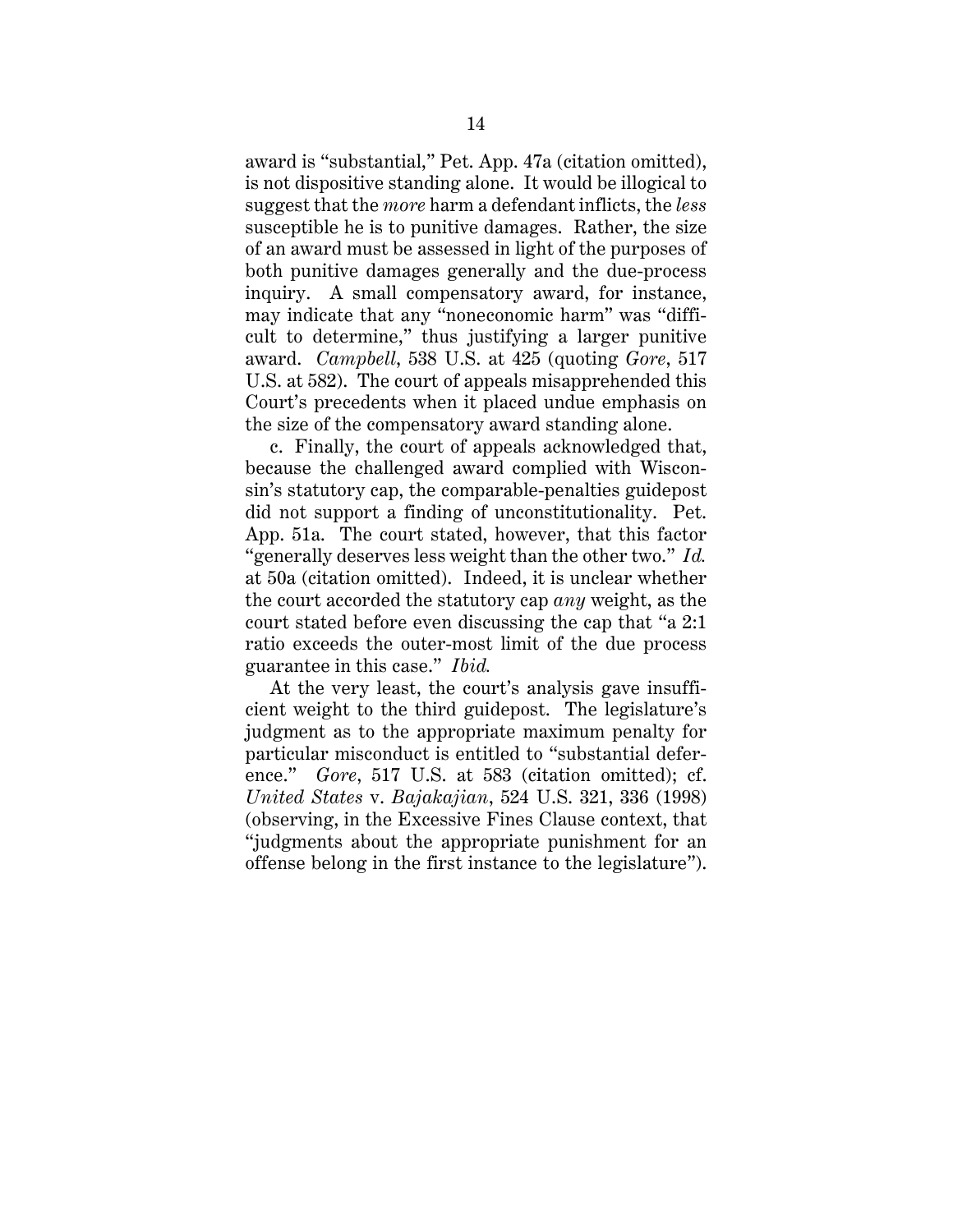A reasonable statutory cap is also responsive to fundamental concerns underlying due-process limits on punitive damages. It gives potential tortfeasors "fair notice" of the "maximum civil penalty." *Gore*, 517 U.S. at 584. And by constraining the scope of jury discretion, it reduces the risk that "juries will use their verdicts to express biases." *Campbell*, 538 U.S. at 417 (citation omitted).

#### **B. Further Review Is Not Warranted**

Although the court of appeals' due-process analysis suffered from material flaws, its judgment does not warrant this Court's review.

## *1. Petitioner's current, notice-based argument was neither pressed nor passed upon below*

This case is a poor vehicle for resolving the question whether a punitive-damages award that complies with a reasonable statutory cap necessarily satisfies the Due Process Clause. As "a court of review, not of first view," *Cutter* v. *Wilkinson*, 544 U.S. 709, 718 n.7 (2005), this Court typically restricts its review to questions that were "pressed" or "passed upon" below, *Timbs* v. *Indiana*, 139 S. Ct. 682, 690 (2019). That approach ensures that the Court has the benefit of a lower court's reasoning in analyzing complex legal and factual issues. See, *e.g.*, *Bankers Life & Cas. Co.* v. *Crenshaw*, 486 U.S. 71, 79-80 (1988) (plurality opinion).

In briefing and argument before the district court and the Seventh Circuit panel, petitioner assumed that *Gore*'s multifactor analysis governed. At no point did petitioner suggest that Wisconsin's cap obviated the need to apply the *Gore* guideposts, and its brief before the panel did not even cite the Wisconsin cap. See Pet.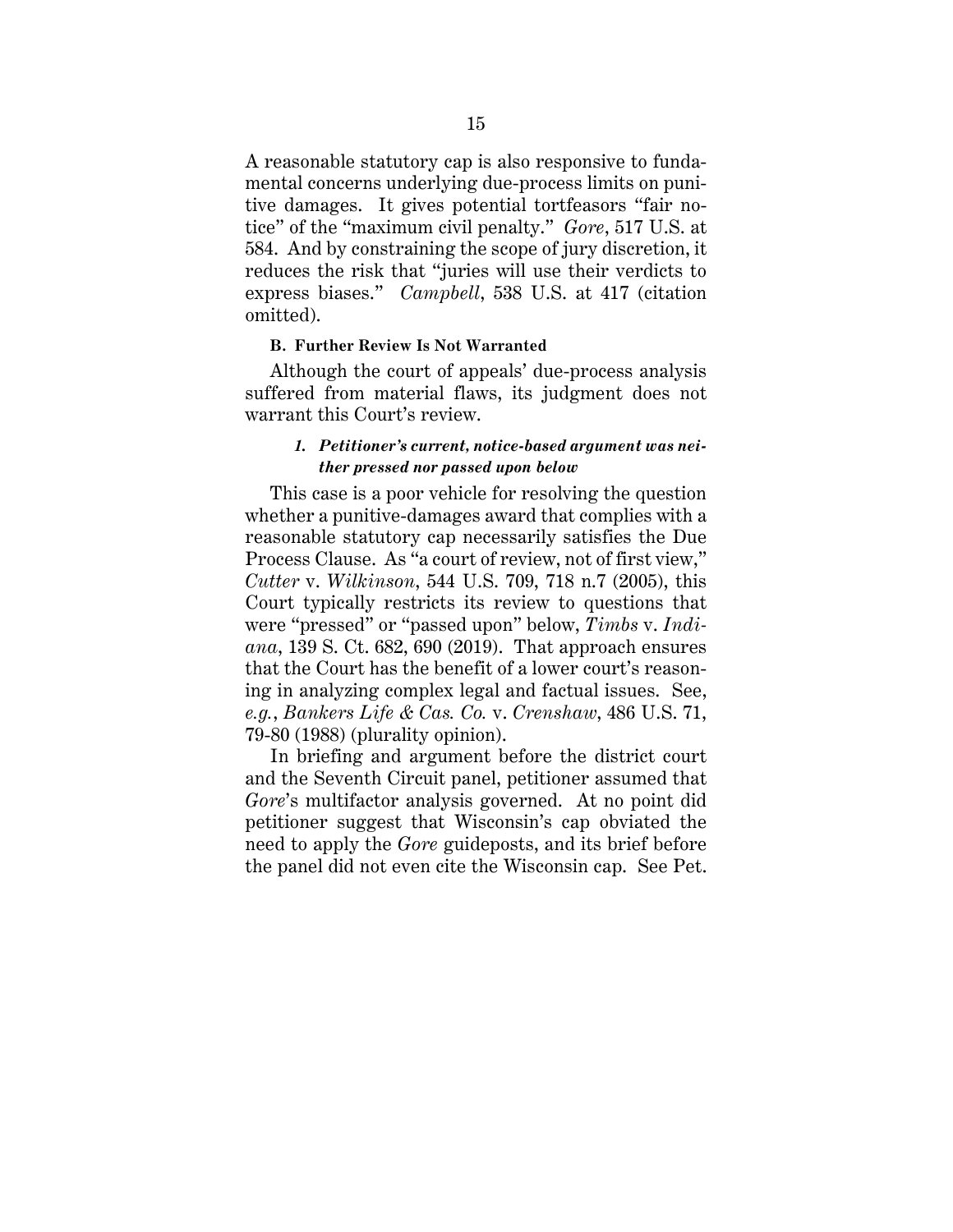C.A. Br. 48 (accusing respondent of "fail[ing] to consider [the *Gore*] factors"). Consistent with the parties' submissions, the court of appeals assumed without discussion that *Gore* controls. Pet. App. 40a-41a, 51a. The court accordingly did not address the question whether Wisconsin's cap renders the *Gore* guideposts superfluous.

Petitioner's belated decision to raise its current, notice-based argument in its unsuccessful rehearing petition below does not make this case a suitable vehicle for resolution of the question presented. See Cert. Reply Br. 3; see also *Easley* v. *Reuss*, 532 F.3d 592, 595 (7th Cir. 2008) (per curiam) (declining to consider an argument raised for the first time in a rehearing petition). In denying that petition, the court of appeals did not (and had no obligation to) address petitioner's new theory. Granting review therefore would force this Court to grapple in the first instance with a complex question of constitutional law.

To be sure, as petitioner observes (Cert. Reply Br. 2), "once a federal claim is properly presented, a party can make any argument in support of that claim; parties are not limited to the precise arguments they made below." *Lebron* v. *National R.R. Passenger Corp.*, 513 U.S. 374, 379 (1995) (quoting *Yee* v. *City of Escondido*, 503 U.S. 519, 534 (1992)) (brackets omitted). That rule sensibly ensures that, when this Court grants review, it may consider all relevant arguments before issuing its decision. Assuming that petitioner's notice-based theory qualifies as an "argument" rather than a "claim," *Lebron*, 513 U.S. at 379, the Court could therefore consider that argument in the event it granted the petition for a writ of certiorari. But the Court's ability to consider petitioner's new theory at the merits stage does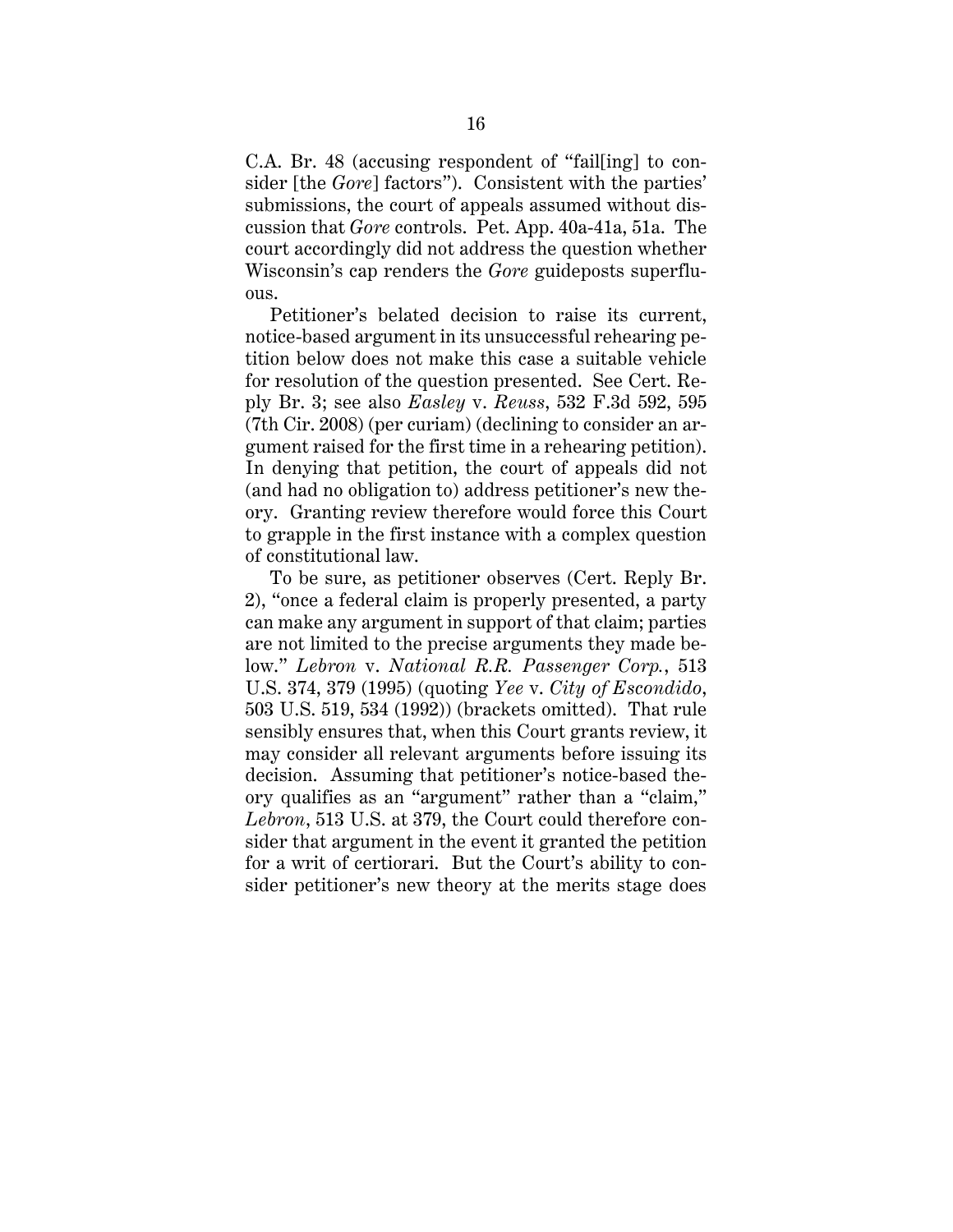not change the fact that, for purposes of the Court's discretionary decision whether to grant the petition, the absence of any reasoned analysis below renders this case a poor vehicle for resolving the question presented.

### *2. There is no conflict in the circuits*

Contrary to petitioner's assertion (Pet. 19-21), the decision below does not implicate any conflict in the circuits. Because the court of appeals did not address petitioner's current, notice-based claim, it is unclear what reasoning the court might have adopted, or what outcome it might have reached, if petitioner had timely raised its current argument based on the Wisconsin statutory cap.

Even if the court of appeals' decision is construed as implicitly rejecting that argument, the purportedly conflicting decisions that petitioner identifies are all meaningfully distinguishable. See Pet. 19-21 (discussing *ASARCO*, *supra*; *Abner*, *supra*; and *Luciano* v. *Olsten Corp.*, 110 F.3d 210 (2d Cir. 1997)). Each of those decisions addressed the constitutionality of a punitivedamages award under Title VII of the Civil Rights Act of 1964, 42 U.S.C. 2000e *et seq.*, which prohibits specified forms of employment discrimination. Title VII authorizes punitive damages when defendants have acted with malice or reckless indifference, while placing an aggregate cap of between \$50,000 and \$300,000 (based on the size of the employer) on specified compensatory damages and punitive damages taken together.See 42 U.S.C.  $1981a(b)(1)$  and  $(3)(A)-(D)$ .

*Luciano* does not even arguably conflict with the decision below, as the Second Circuit conducted a complete due-process analysis without suggesting that the statutory cap affected that inquiry. See 110 F.3d at 221- 222. In *ASARCO* and *Abner*, in contrast, the courts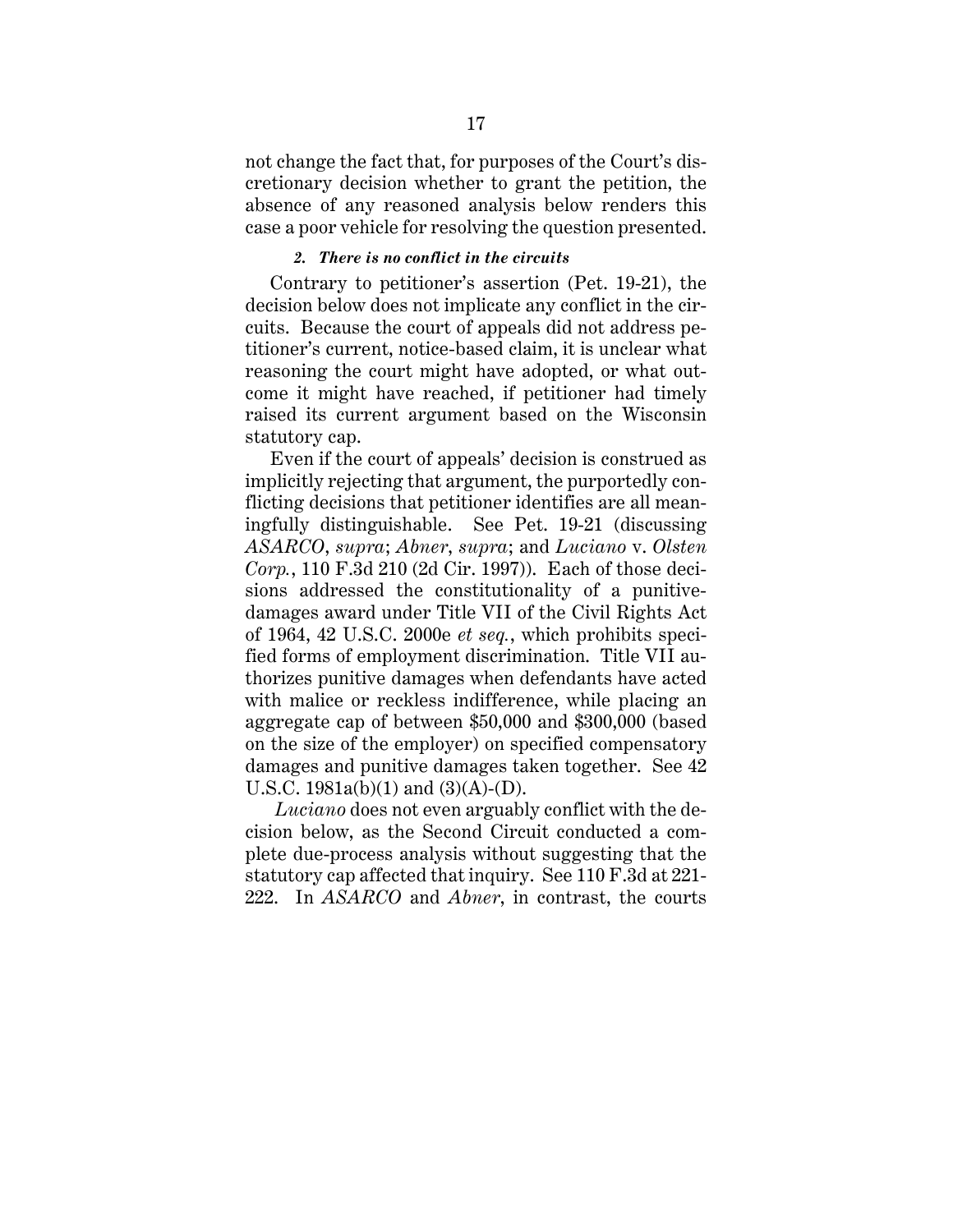acknowledged that the Title VII scheme informed the due-process analysis. See *ASARCO*, 773 F.3d at 1056 (deeming "the rigid application of the *Gore* guideposts \* \* \* less necessary or appropriate" given the Title VII framework); *Abner*, 513 F.3d at 164 (concluding that "the combination of the statutory cap and high threshold of culpability for any award confines the amount of the award to a level tolerated by due process"). But Title VII and the Wisconsin statute are materially distinct. Unlike the Wisconsin statute, Title VII reflects a legislative determination that a particular substantive category of misconduct—discrimination in employment is especially reprehensible. See *ASARCO*, 773 F.3d at 1056. Title VII also establishes "a consolidated damages cap that includes both specified compensatory and punitive damages," thereby "supplant[ing] traditional ratio theory"—since "as the award for specified compensatory damages increases, the amount available for a punitive damages award decreases." *Id.* at 1057. The facts of those cases differ from this one, too. The plaintiffs in both *ASARCO* and *Abner* were awarded nominal damages but no further compensatory damages, making "a ratio-based inquiry \* \* \* irrelevant." *Abner*, 513 F.3d at 164; see *ASARCO*, 773 F.3d at 1058.

In short, any tension in the circuits is not yet ripe for this Court's review. As the Wisconsin statute and Title VII illustrate, legislative limits on punitive damages take different forms, with differing implications for the due-process analysis. See pp. 19-23, *infra* (discussing various federal enhanced-damages statutes). This Court's assessment of whether, and how, its existing due-process framework applies to statutory punitivedamages regimes would benefit from additional consideration of that question in the lower courts.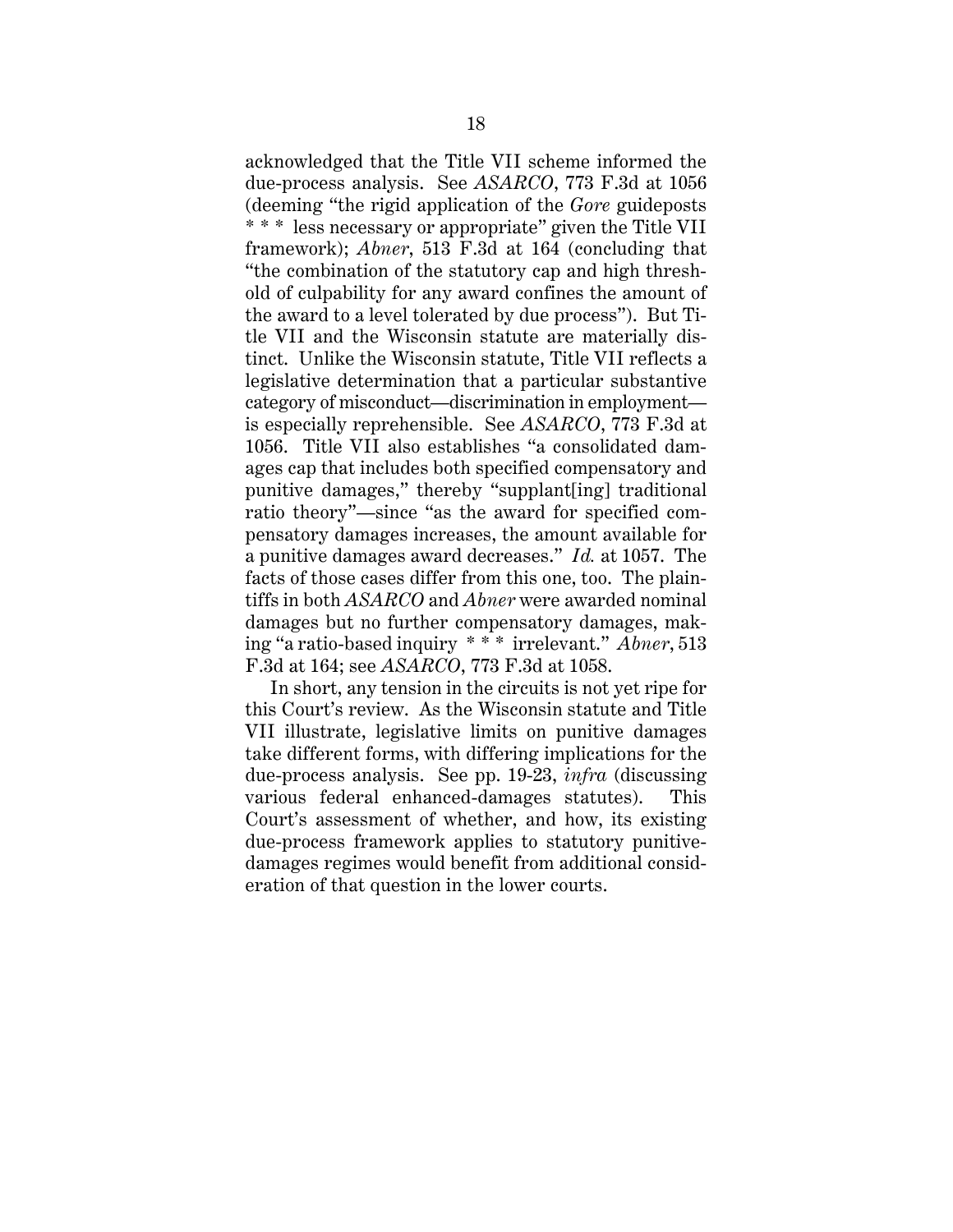#### *3. The decision below has limited significance*

Petitioner suggests (Pet. 24-25) that the decision below threatens the availability of enhanced damages under various federal statutes. Properly read, however, the court of appeals' decision does not cast doubt on the validity of those statutes, virtually all of which differ materially from the Wisconsin cap.

*First*, while the Wisconsin cap applies to a wide variety of torts, see Wis. Stat. § 895.043(2) and (6), many federal enhanced-damages statutes target specific categories of misconduct. As discussed, Title VII targets intentional employment discrimination. See 42 U.S.C.  $1981a(a)(1)$  and (b)(1). The more specifically a statute defines the range of covered conduct, the more likely it is that the statute embodies a particularized "legislative judgment[]" that the conduct warrants enhanced damages. *Gore*, 517 U.S. at 583 (citation omitted). For example, a statute tailored to a particular form of wrongdoing may embody a judgment that the conduct at issue reflects a sufficient "degree of reprehensibility" to warrant punitive damages. *Id.* at 575; see, *e.g.*, *BNSF Ry. Co.* v. *United States Dep't of Labor*, 816 F.3d 628, 644 (10th Cir. 2016) ("For the reprehensibility guidepost, we used § 1981a's plain language."). Alternatively, it may embody a determination that "the injury is hard to detect or the monetary value of noneconomic harm" is "difficult to determine" in a certain class of cases, thereby justifying a "higher ratio." *Gore*, 517 U.S. at 582. Under either rationale, the legislature's judgment deserves "substantial deference." *Id.* at 583 (citation omitted).

*Second*, whereas the Wisconsin statute limits punitive awards to a *maximum* of twice compensatory damages, see Wis. Stat. § 895.043(6), many federal statutes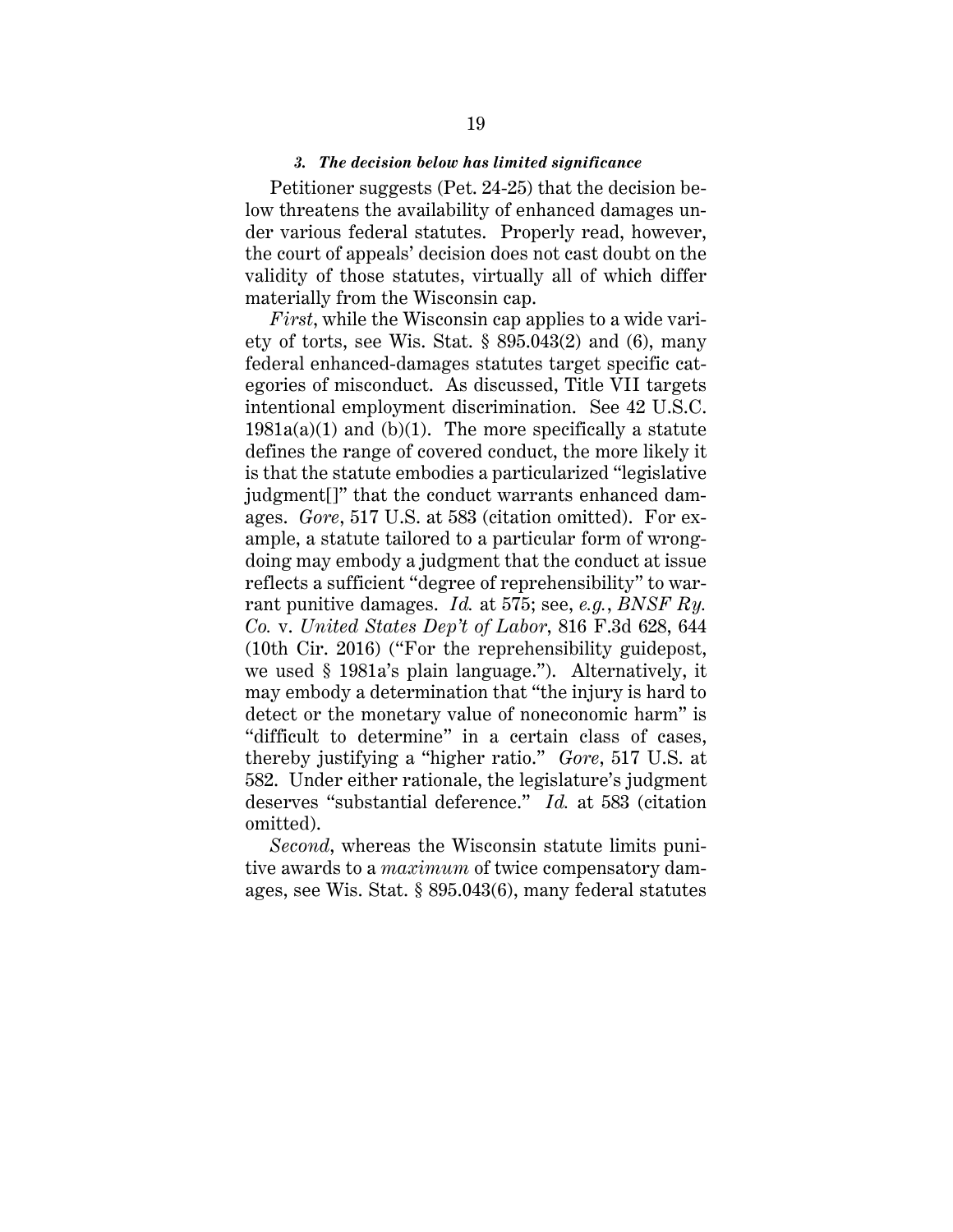*mandate* a particular damages multiplier. Under the Clayton Act, 15 U.S.C. 12 *et seq.*, for example, a successful plaintiff "shall recover threefold the damages by him sustained." 15 U.S.C. 15(a). Mandatory multipliers reflect an express legislative determination regarding the proper ratio between compensatory and enhanced damages. See *Gore*, 517 U.S. at 580, 583. They also alleviate, to a greater degree than a damages cap, the concerns underlying the *Gore* framework. Most notably, they remove jury discretion as to the amount of enhanced damages, thereby eliminating the prospect of an award predicated on "bias or whim." *Campbell*, 538 U.S. at 418 (quoting *Haslip*, 499 U.S. at 59 (O'Connor, J., dissenting)).

*Third*, although the Wisconsin cap, like other statutes authorizing "double, treble, or quadruple damages," accords with "a long legislative history," *Campbell*, 538 U.S. at 425, certain federal statutes manifest especially deep-rooted and particularized historical traditions. In patent-infringement suits, for example, "[e]nhanced damages are as old as U. S. patent law." *Halo Elecs., Inc.* v. *Pulse Elecs., Inc.*, 579 U.S. 93, 97 (2016). The Patent Act of 1952, 35 U.S.C. 1 *et seq.*, authorizes a court to "increase the damages up to three times the amount found or assessed," 35 U.S.C. 284, reflecting a historical tradition that dates back to 1793, when federal law "mandated treble damages in any successful infringement suit," *Halo Elecs.*, 579 U.S. at 97. The Clayton Act's treble-damages remedy for antitrust violations, see 15 U.S.C. 15(a), traces to the original enactment of the Sherman Act, 15 U.S.C. 1 *et seq.*, in 1890 and, in turn, to a 17th-century English law governing monopolies, see Edward D. Cavanagh, *Detrebling Antitrust Damages: An Idea Whose Time Has Come?*, 61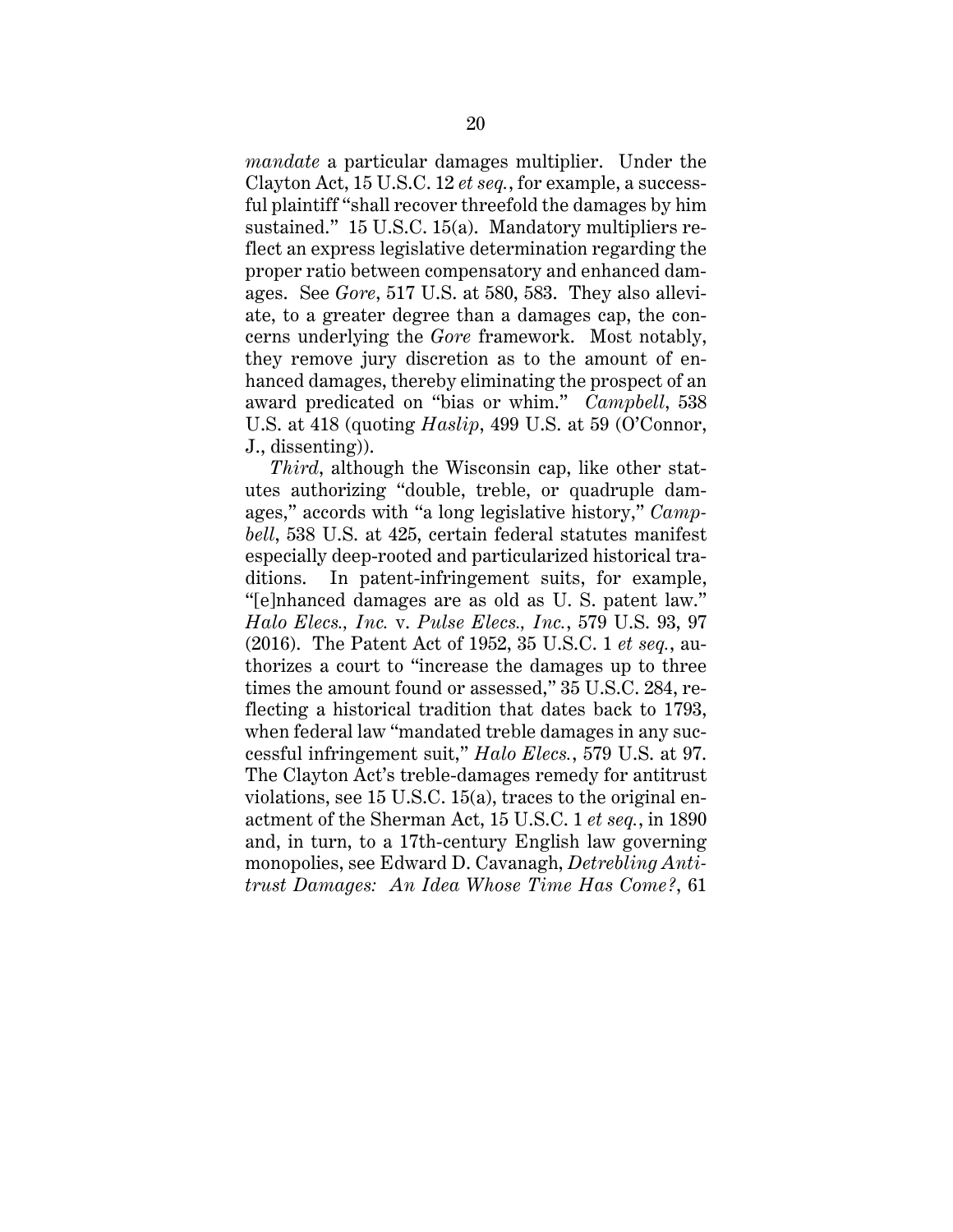Tul. L. Rev. 777, 778, 782 n.23 (1987) (citing An Act concerning Monopolies and Dispensations with Penal Laws, and the Forfeitures thereof, 1623, 21 Jac. 1, c. 3, § 4 (Eng.)). The constitutionality of awards that fall within these longstanding traditions is virtually beyond question. Cf. *Washington* v. *Glucksberg*, 521 U.S. 702, 710 (1997) ("We begin, as we do in all due process cases, by examining our Nation's history, legal traditions, and practices.").

*Fourth*, although this case involves punitive damages, some federal statutes authorize multiple damages for non-punitive purposes, such as to compensate a plaintiff whose harm is difficult to measure or "to induce private litigation to supplement official enforcement that might fall short if unaided." *Exxon Shipping Co.* v. *Baker*, 554 U.S. 471, 494-495 (2008). The Lanham Act, 15 U.S.C. 1051 *et seq.*, for instance, authorizes courts to award treble damages so long as the award "constitute[s] compensation and not a penalty." 15 U.S.C. 1117(a); see, *e.g.*, *Taco Cabana Int'l, Inc.* v. *Two Pesos, Inc.*, 932 F.2d 1113, 1127 (5th Cir. 1991) (noting that enhanced damages may "provide proper redress to an otherwise undercompensated plaintiff where imprecise damage calculations fail to do justice"), aff'd, 505 U.S. 763 (1992). The *Gore* framework does not apply to non-punitive awards. The Court observed in *Campbell* that "[i]t should be presumed a plaintiff has been made whole for his injuries by compensatory damages, so punitive damages should only be awarded if the defendant's culpability \* \* \* is so reprehensible as to warrant the imposition of further sanctions." 538 U.S. at 419. That mode of analysis is inapposite when a compensatory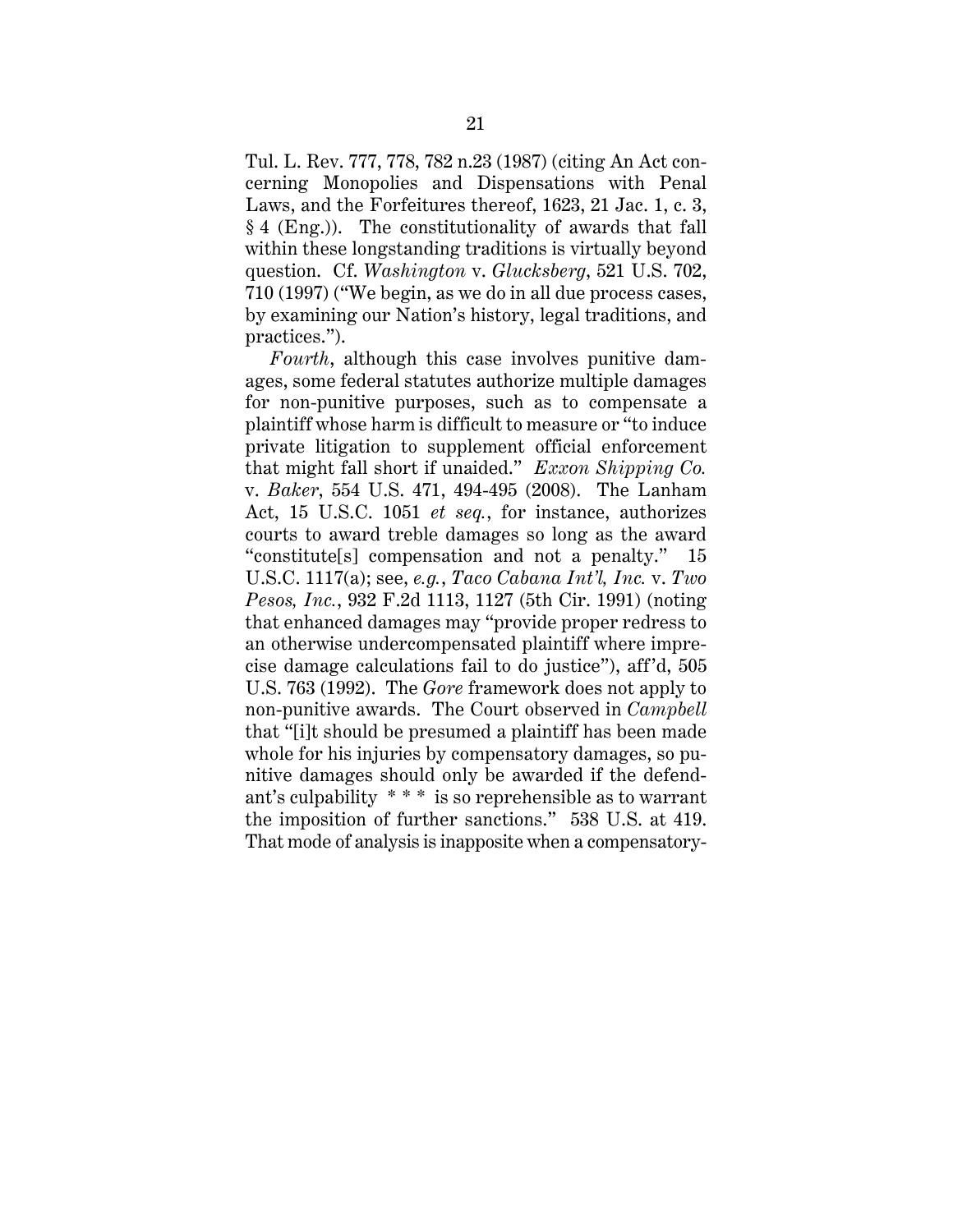damages award cannot be presumed to make the plaintiff whole, or when an enhanced-damages award is predicated on something other than reprehensibility.

*Fifth*, whereas the punitive award in this case was capped at twice the compensatory damages, see Pet. App. 75a, certain federal laws authorize recovery of statutory damages without regard to an award of compensatory damages. Under the Copyright Act of 1976, 17 U.S.C. 101 *et seq.*, for instance, a successful plaintiff may elect to recover statutory damages of between \$750 and \$30,000 *rather than* actual damages. 17 U.S.C.  $504(c)(1)$ . This Court has assessed the constitutionality of such awards under a separate test that asks whether "the penalty prescribed is so severe and oppressive as to be wholly disproportioned to the offense and obviously unreasonable." *St. Louis, Iron Mountain & S. Ry. Co.* v. *Williams*, 251 U.S. 63, 67 (1919). The use of a separate test in this context is appropriate, as "*Gore's* second and third guideposts cannot logically apply to an award of statutory damages." *Sony BMG Music Entm't* v. *Tenenbaum*, 719 F.3d 67, 70 (1st Cir. 2013). "The second due process guidepost requires a comparison between the award and the harm to the plaintiff, but a plaintiff seeking statutory damages \* \* \* need not prove actual damages." *Id.* at 70-71. And under the third guidepost, "statutory damages *are* the civil penalties authorized." *Capitol Records, Inc.* v. *Thomas-Rasset*, 692 F.3d 899, 908 (8th Cir. 2012), cert. denied, 568 U.S. 1229 (2013).

*Sixth*, although the punitive-damages determination in this case was entrusted to a jury, see Pet. App. 2a, some federal statutes entrust it to a judge. Under the Patent Act, for instance, a district judge determines whether a jury's damages award should be enhanced.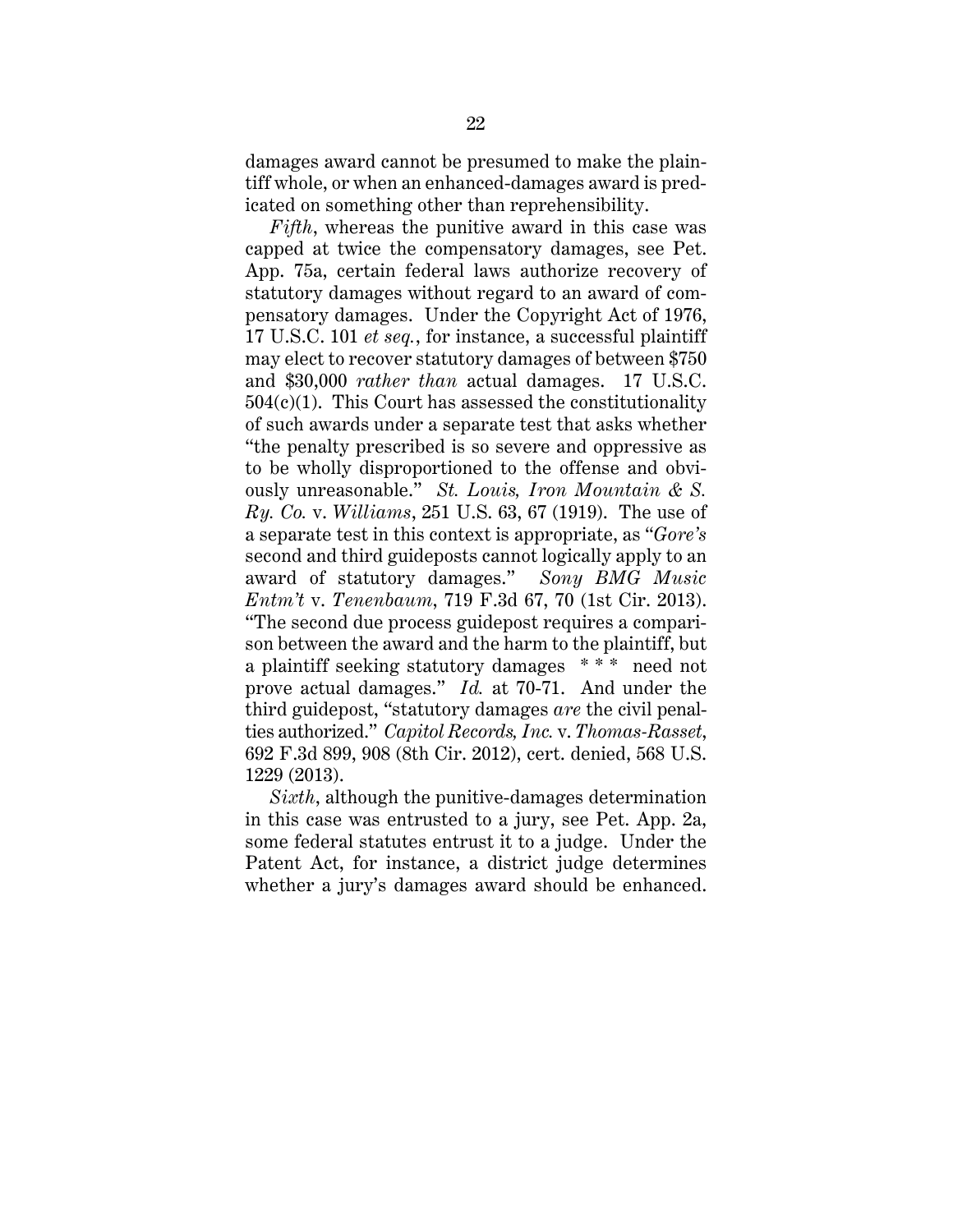See *Halo Elecs.*, 579 U.S. at 103. But the *Gore* line of precedents is rooted in significant part in concerns about jury arbitrariness. "Jury instructions typically leave the jury with wide discretion in choosing amounts," raising the risk " 'that juries will use their verdicts to express biases." *Campbell*, 538 U.S. at 417 (quoting *Honda Motor Co.* v. *Oberg*, 512 U.S. 415, 432 (1994)); see *Gore*, 517 U.S. at 596 (Breyer, J., concurring) (noting that "jurors" cannot be expected "to interpret law like judges"). When decisions concerning the possible enhancement of damages are entrusted to judges, those concerns are substantially reduced.

If a court of appeals relies on the Seventh Circuit's decision to hold that an enhanced-damages award under federal law violates the Due Process Clause, this Court's review may be warranted at that time. But given the important distinctions between the Wisconsin cap at issue here and the various federal laws that authorize enhanced damages, the decision below is not properly understood to affect those statutes.